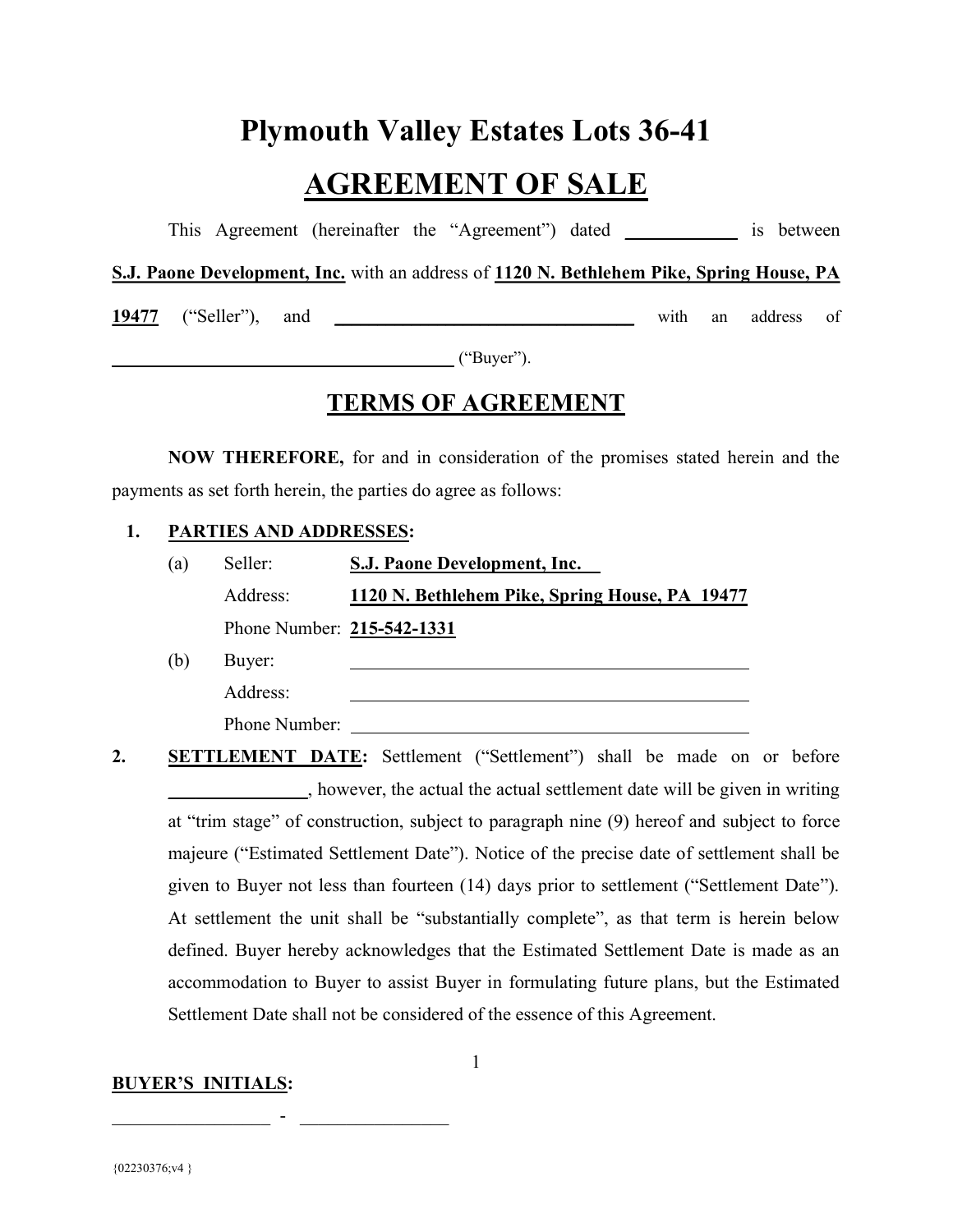#### 3. PROPERTY:

|    | (a) | Subdivision Plymouth Valley Estates                                           | ("Community") |            |
|----|-----|-------------------------------------------------------------------------------|---------------|------------|
|    | (b) |                                                                               | ("Unit")      |            |
|    | (c) | Model Number                                                                  | ("Model")     |            |
|    | (d) | Street Address                                                                | ("Address")   |            |
| 4. |     | PRICE AND TERM:                                                               |               |            |
|    | (a) | Purchase Price                                                                |               |            |
|    | (b) | Amount paid at signing of this Agreement                                      |               | \$1,000.00 |
|    | (c) | Additional check to be paid on the $10^{th}$ day<br>following Seller approval |               |            |
|    | (d) | Additional check to be paid on                                                |               |            |
|    | (e) | <b>Total Amount Due</b>                                                       |               |            |

#### 5. SETTLEMENT CHARGES:

- (a) At Settlement, Buyer shall pay all Settlement charges, including title insurance premiums, recording and acknowledgment fees, fire insurance premiums, mortgagee service charges and escrow account items, credit report and appraisal fees, reserves for taxes and insurance, conveyancing and recording charges and notary fees. Homeowner's Association assessments, water and sewer rent and any other apportionable assessments, and utilities shall be apportioned pro rata as of the Settlement Date. Real estate taxes shall be pro rated on the basis of the last ascertainable tax bill. Buyer acknowledges that interim assessments are issued by the Board of Assessment as the house is being constructed. Any interim tax bills received after Settlement shall be solely the responsibility of Buyer.
- (b) Realty transfer taxes shall be borne equally by Buyer and Seller.
- (c) Buyer shall at Settlement also pay to the Homeowner's Association a nonrefundable working capital contribution in the amount of One Thousand Dollars (\$1,000.00).

#### BUYER'S INITIALS: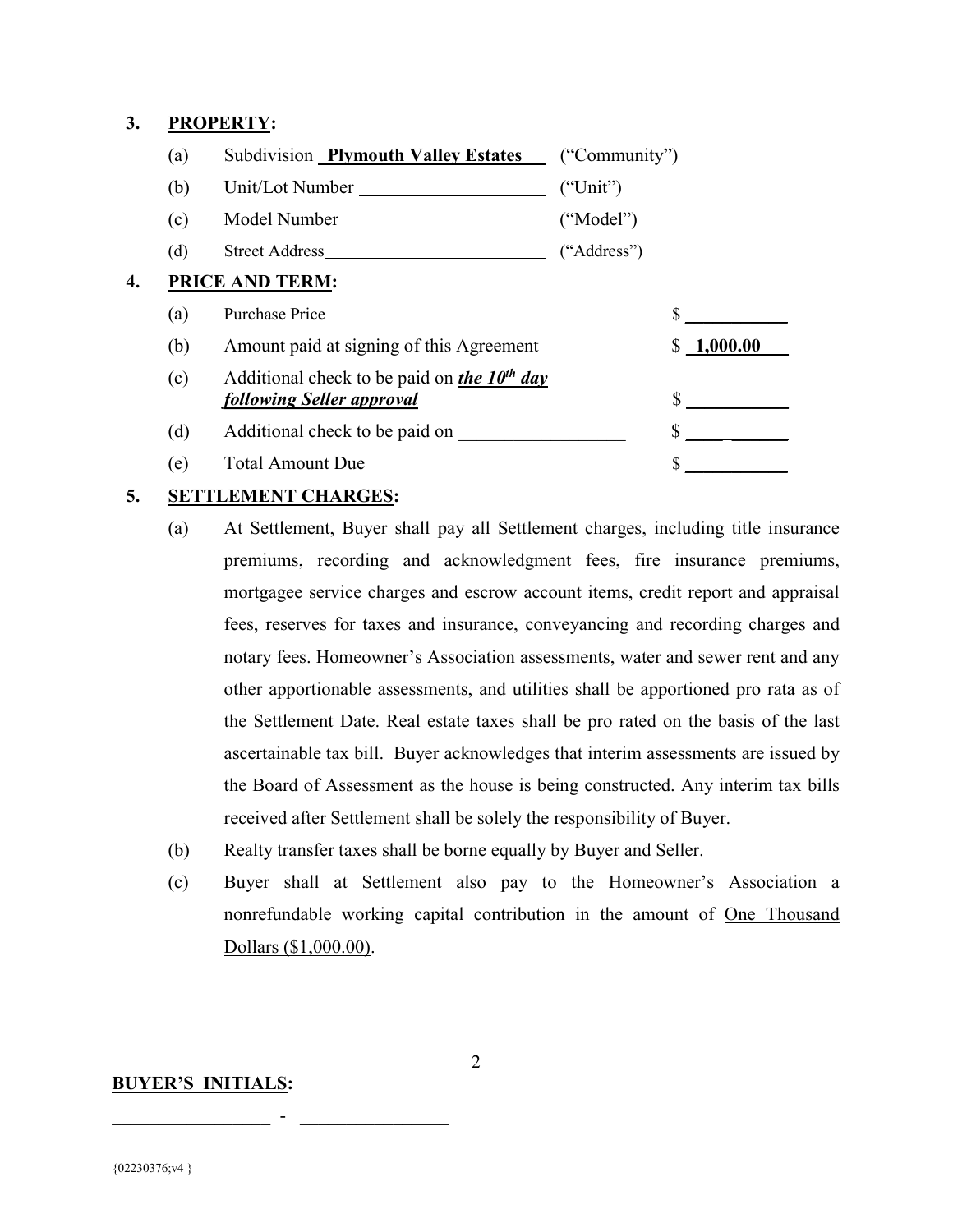#### 6. TITLE:

- (a) Title to the Unit shall be good and marketable or such as will be insured by a reputable title company at regular rates. The Unit shall be conveyed free and clear of all liens and encumbrances except restrictions, conditions and easements existing prior to Seller's ownership which do not materially adversely impact Buyer's use and enjoyment of the Unit or created by Seller at or prior to Settlement hereunder and reasonably necessary to the development of the Unit and the Community.
- (b) Buyer authorizes Seller to order Title Insurance through Security Abstract of PA, Inc.

#### 7. MORTGAGE:

- (a) Buyer acknowledges that this Agreement is not contingent upon Buyer obtaining financing for the purchase of the Unit.
- (b) Buyer shall seek financing through Buyer's own sources. Buyer agrees and understands that failure to secure financing for the purchase of the Unit shall in no way release Buyer from Buyer's obligations under this Agreement. Buyer agrees to make application for financing within ten (10) days of Seller's acceptance of this Agreement. Failure to comply with any of the provisions of this paragraph shall be a default by Buyer. Buyer hereby authorizes any mortgage lender to whom Buyer makes application for a mortgage loan to disclose to Seller any and all information which Buyer provides to the lender or which Buyer authorizes the lender to obtain.
- 8. THE WORK: Seller shall construct the Unit and will perform all the work and supply all materials necessary ("Work") substantially in accordance with the plans and brochures and specifications attached in Addendum "B" of this Agreement ("Specifications").

#### BUYER'S INITIALS: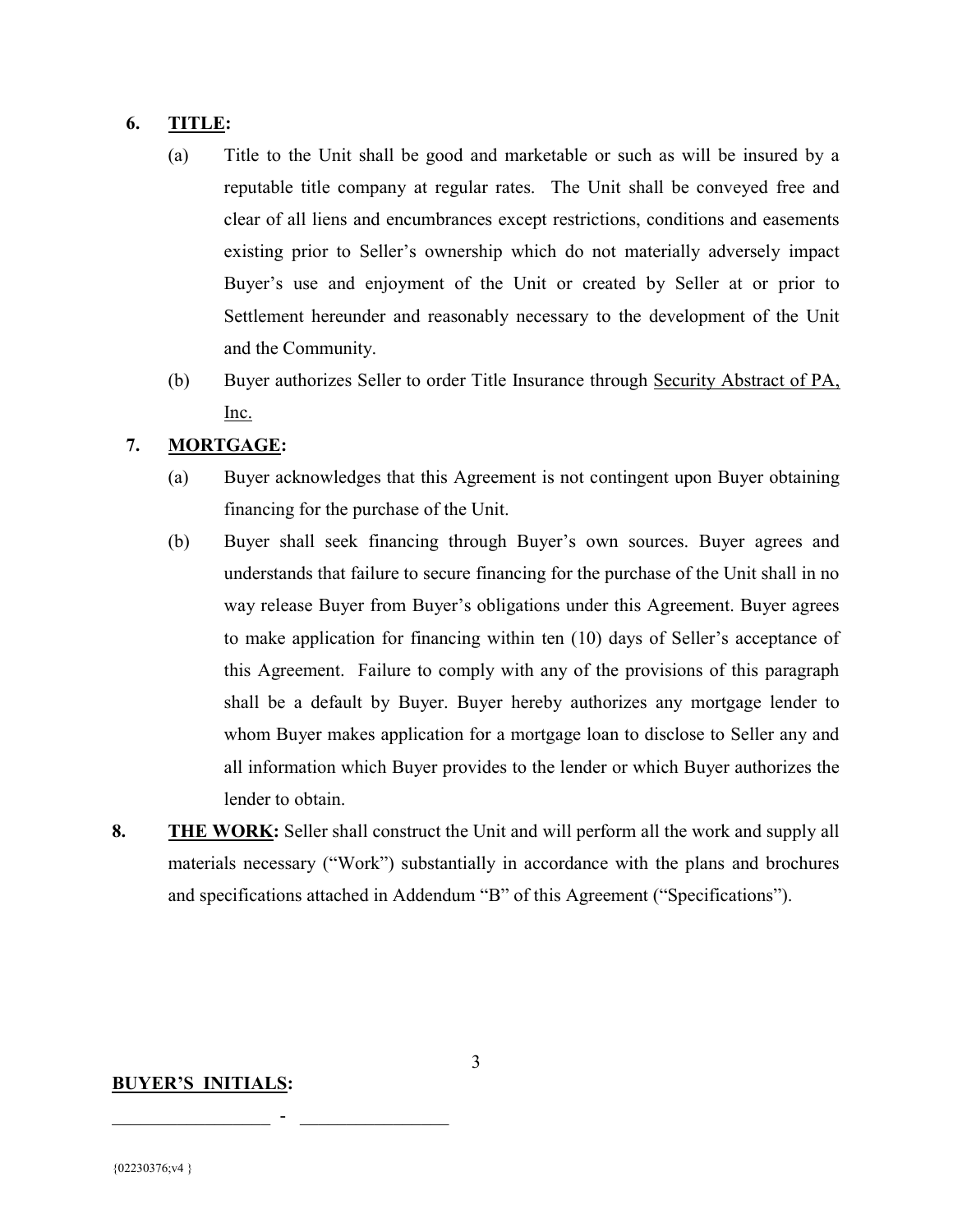#### 9. SUBSTANTIAL COMPLETION:

- (a) "Substantially Complete" shall mean that the Unit is sufficiently complete so that owner can occupy or utilize Unit as a single family residence, and Seller has obtained a Use and Occupancy Permit. Further, if grading, seeding, driveways, and walkways cannot be completed prior to Settlement due to inclement weather, Settlement shall nonetheless take place in accordance with the terms hereof, and Seller's only obligation shall be to complete same at such time after Settlement as weather and Seller's schedule permit.
- (b) Buyer agrees that Seller will not escrow funds, at time of Settlement, for any reason. If Lender requires escrows, such escrows will be Buyer's responsibility.
- 10. ACKNOWLEDGMENT: Buyer acknowledges that Seller, or Seller's agent, has provided Buyer or Buyer's agent with:
	- (a) a copy of Seller's Limited Warranty applicable to the Unit
	- (b) a copy of the Public Offering Statement required by Pa. C.S.A. 5101, et seq., if applicable
	- (c) Addendums "A" (Options & Extras), "B" (Specifications), "C" (Estimate of Closing Costs), "D" (Home Owner Documents), "E" (Site Plan Disclosure) attached hereto and made part of this Agreement
	- $(d)$
	- $(e)$
- 11. TIME: If Seller is delayed at any time in commencing or performing the Work by changes ordered in the Work, acts of God, fire, unusual delay in transportation, adverse weather conditions, storm, abnormal conditions of the soil requiring time-consuming treatments, strikes, lockouts, or other labor disputes affecting either Seller or any of Seller's suppliers of materials or labor, delay in issuance of permits, acts of war, or emergency proclamation, or any other causes beyond Seller's control, then the time for commencement and/or completion of the Work will be extended for such reasonable time as the Seller may determine.

4

#### BUYER'S INITIALS: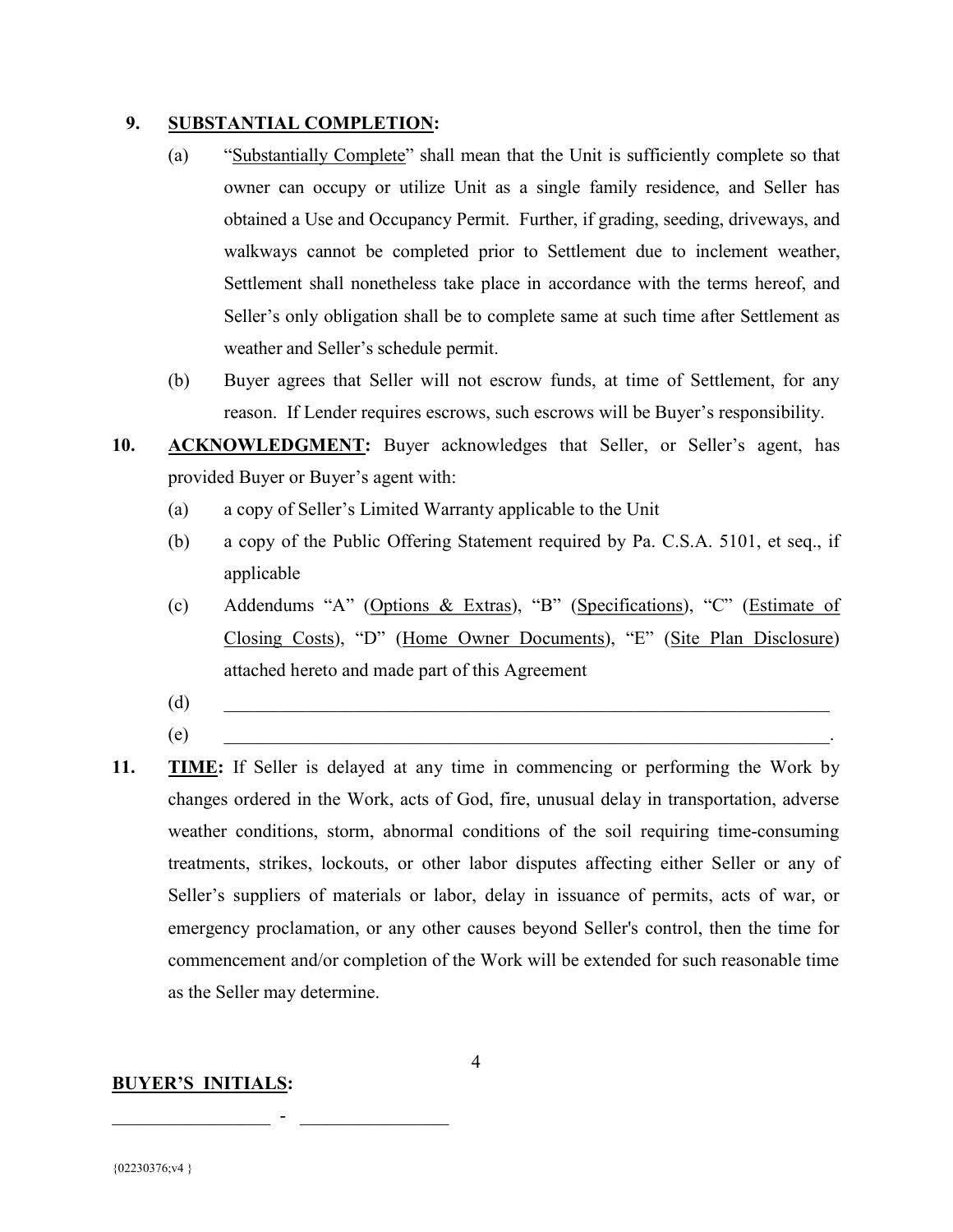- 12. SELECTIONS: Options and color selections must be selected by Buyer within two (2) weeks of a fully executed Agreement of Sale. Should Buyer fail to make options and color selections, Seller is hereby irrevocably authorized to proceed with the installation of materials of a color and design selected by Seller within the prescribed allowance as set forth in the Specifications.
- 13. CHANGES: Any changes or additions to the Work requested or ordered by Buyer must be set forth in writing setting forth the change, the cost thereof and the additional time for completing the Work caused thereby, signed by Buyer. The cost of any such changes or additions as requested and ordered by Buyer after the execution and delivery of this Agreement will be added to the contract sum. If despite the foregoing, Buyer requests a change or addition without specifying the price therefore, or the change or addition is not in writing signed by Buyer and Seller performs the change or addition in the Work, Seller will have the right to unilaterally set the price for the change or addition so long as the price is reasonable. Any extras that are requested by Buyer are to be paid on demand of Seller on or before the date of Settlement. Any changes made once the working blue prints are established and distributed to the construction superintendent and subcontractors will be subject to a change fee of One Hundred Dollars (\$100.00) in addition to the cost of the change requested.
- 14. RADON: As a precaution, Seller shall prepare the Unit for radon mitigation with the rough-in installation of a radon mitigation stack. Seller has offered to Buyer, as an optional extra, to complete the system to ventilate any radon gas that may be present after the construction of the dwelling contemplated herein. Buyer has elected not to select this option and Buyer recognizes that any collection of radon gas after the completion of the Unit will be Buyer's sole responsibility and the provisions for ventilation therefore shall be at Buyer's sole cost without any liability on the part of Seller.
- 15. DISCLAIMER: Buyer is purchasing the Unit upon the basis of its own investigation and without regard to any representations, statements, promises or the like made by Seller or any Agent of Seller, except as specifically set forth in this Agreement.

#### BUYER'S INITIALS: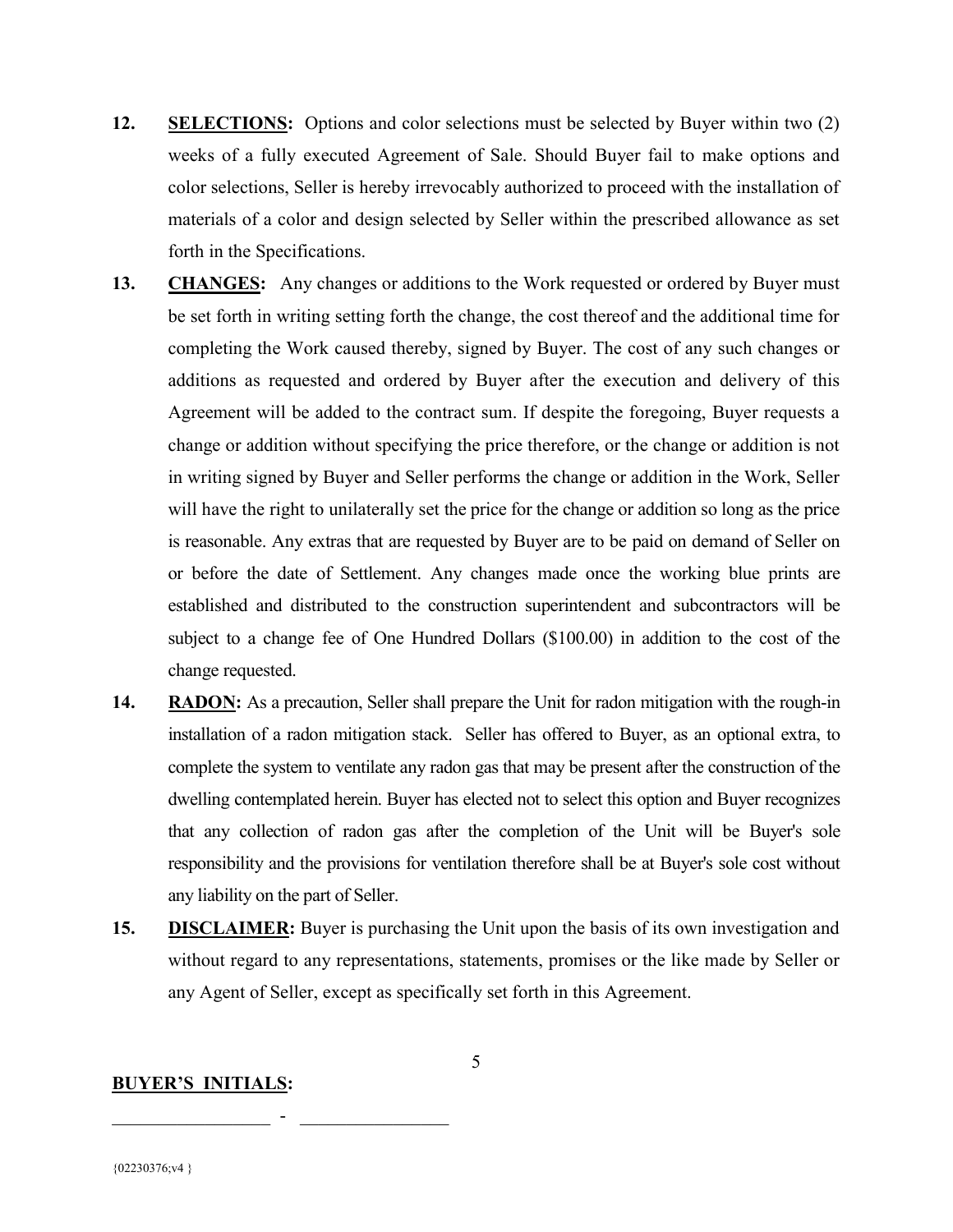16. OPTIONS: In some cases, options and extras are to be paid as required by the Seller and Subcontractors. Should Buyer not settle for any reason, the total amount of options/extras money is due and payable immediately.

#### 17. DEFAULT BY BUYER:

- (a) Except with respect to the Estimated Settlement Date, time is of the essence in this Agreement.
- (b) Should Buyer:
	- (i) Fail to make any payments as specified, or
	- (ii) Furnish false or incomplete information to Seller, Seller's agent or the mortgage lender, concerning Buyer's legal or financial status, or fail to cooperate in the processing of the mortgage loan application, which acts would result in the failure to obtain the approval of a mortgage loan commitment, or
	- (iii) Violate or fail to fulfill and perform any other terms or conditions of this Agreement, then in such case, all deposit money and other sums paid by Buyer on account of the purchase price, whether required by this Agreement or not, may be retained by Seller:
		- 1. On account of the purchase, or
		- 2. As monies to be applied to Seller's damages, or
		- 3. As liquidated damages for such breach.
			- (i) As Seller may elect, and in the event that Seller elects to retain the monies as liquidated damages in accordance with this Paragraph 17 Seller shall be released from all liability or obligations and this Agreement shall become NULL AND VOID and all copies will be returned to Seller's agent for cancellation.

#### BUYER'S INITIALS:

 $\mathcal{L}_\text{max}$  , and the set of the set of the set of the set of the set of the set of the set of the set of the set of the set of the set of the set of the set of the set of the set of the set of the set of the set of the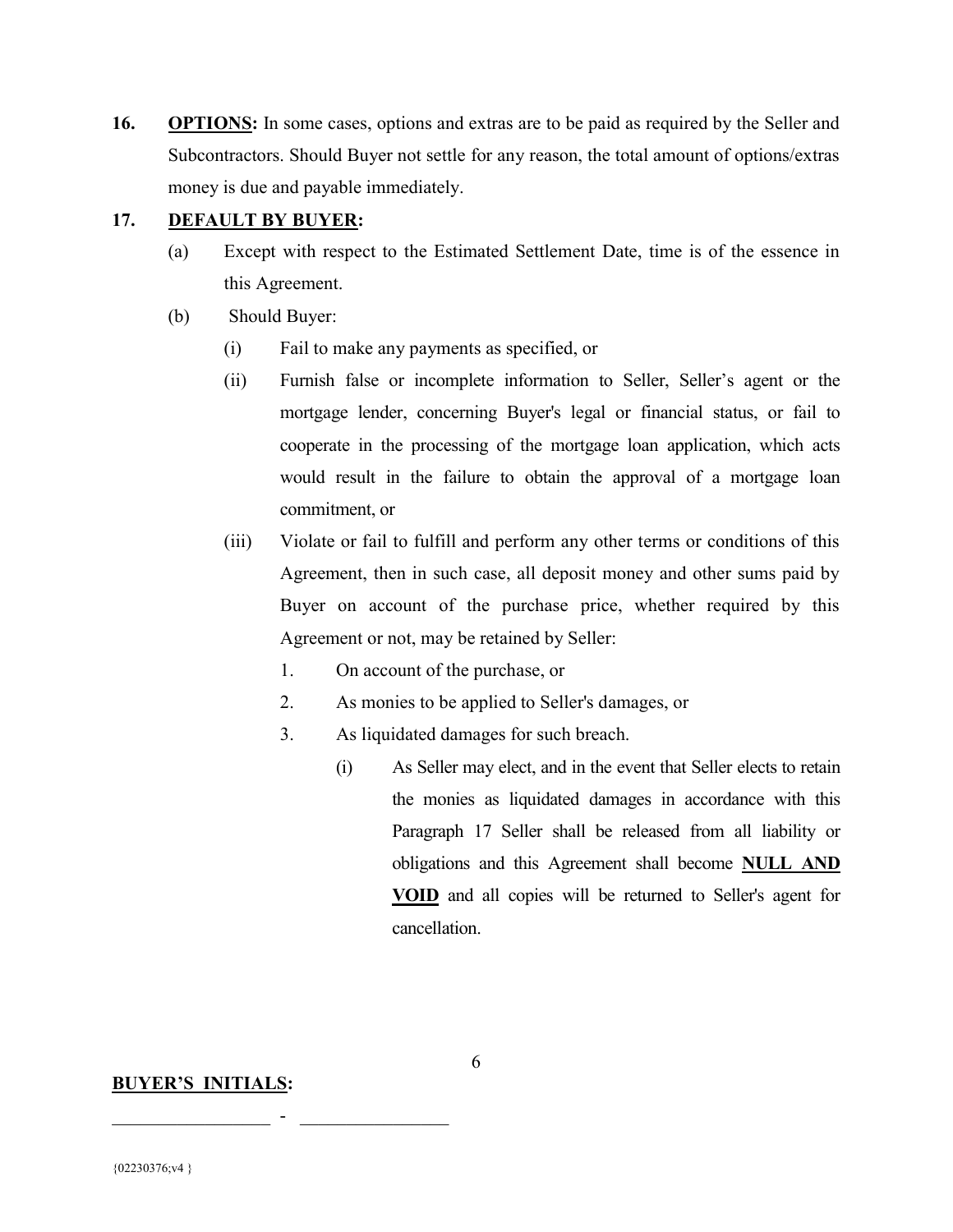18. RISK OF LOSS: Damage by fire or other casualty prior to Settlement shall not void this Agreement, provided that Seller shall rebuild the Unit as quickly as is reasonably practical, and the date of Settlement shall be automatically extended by the appropriate period required to allow Seller to rebuild the Unit aforesaid.

#### 19. SELLER'S LIMITED WARRANTY:

- (a) SELLER EXPRESSLY WARRANTS THAT IT WILL CORRECT ANY MATERIAL DEFECTS IN THE HEATING, PLUMBING, AIR CONDITIONING, ELECTRICAL, ROOFING OR MAJOR STRUCTURAL SYSTEMS OF THE HOUSE THAT OWNER, BY DUE WRITTEN NOTICE, CALLS TO SELLER'S ATTENTION WITHIN TWELVE (12) MONTHS OF THE DATE OF SETTLEMENT, PROVIDED THAT SUCH DEFECTS DO NOT RESULT IN WHOLE OR IN MATERIAL PART FROM WORK. ALTERATIONS OR OTHER ACTS PERFORMED OTHER THAN BY SELLER, ACTS OF GOD OR ANY OTHER CAUSES NOT DIRECTLY ATTRIBUTABLE TO SELLER. THIS WARRANTY IS GIVEN EXCLUSIVELY FOR THE BENEFIT OF BUYER AND DOES NOT EXTEND TO, NOR SHALL IT BE ASSIGNED OR TRANSFERRED TO, ANY FUTURE OWNER OF THE HOUSE WITHOUT THE PRIOR WRITTEN CONSENT OF SELLER, INCLUDING, WITHOUT LIMITATION, ANY HEIR, ADMINISTRATOR, SUCCESSOR AND/OR ASSIGN OF BUYER. ALL OTHER EXPRESS OR IMPLIED WARRANTIES ARE EXCLUDED, INCLUDING SPECIFICALLY ANY AND ALL WARRANTIES OF MERCHANTABILITY OR FITNESS FOR A PARTICULAR PURPOSE. SELLER SHALL HAVE THE SOLE RIGHT TO DETERMINE WHETHER A DEFECT SHALL BE CORRECTED BY REPAIR OR REPLACEMENT. IN NO EVENT SHALL SELLER BE LIABLE FOR SPECIAL OR CONSEQUENTIAL DAMAGES OR PERSONAL INJURIES ARISING UNDER THE WARRANTY OR THIS AGREEMENT.
- (b) Specifically, and without limitation, no warranty is given in respect to any other matters relating to the construction of the Unit or the condition of the premises including without limitation of the following or the consequences thereof:

#### BUYER'S INITIALS: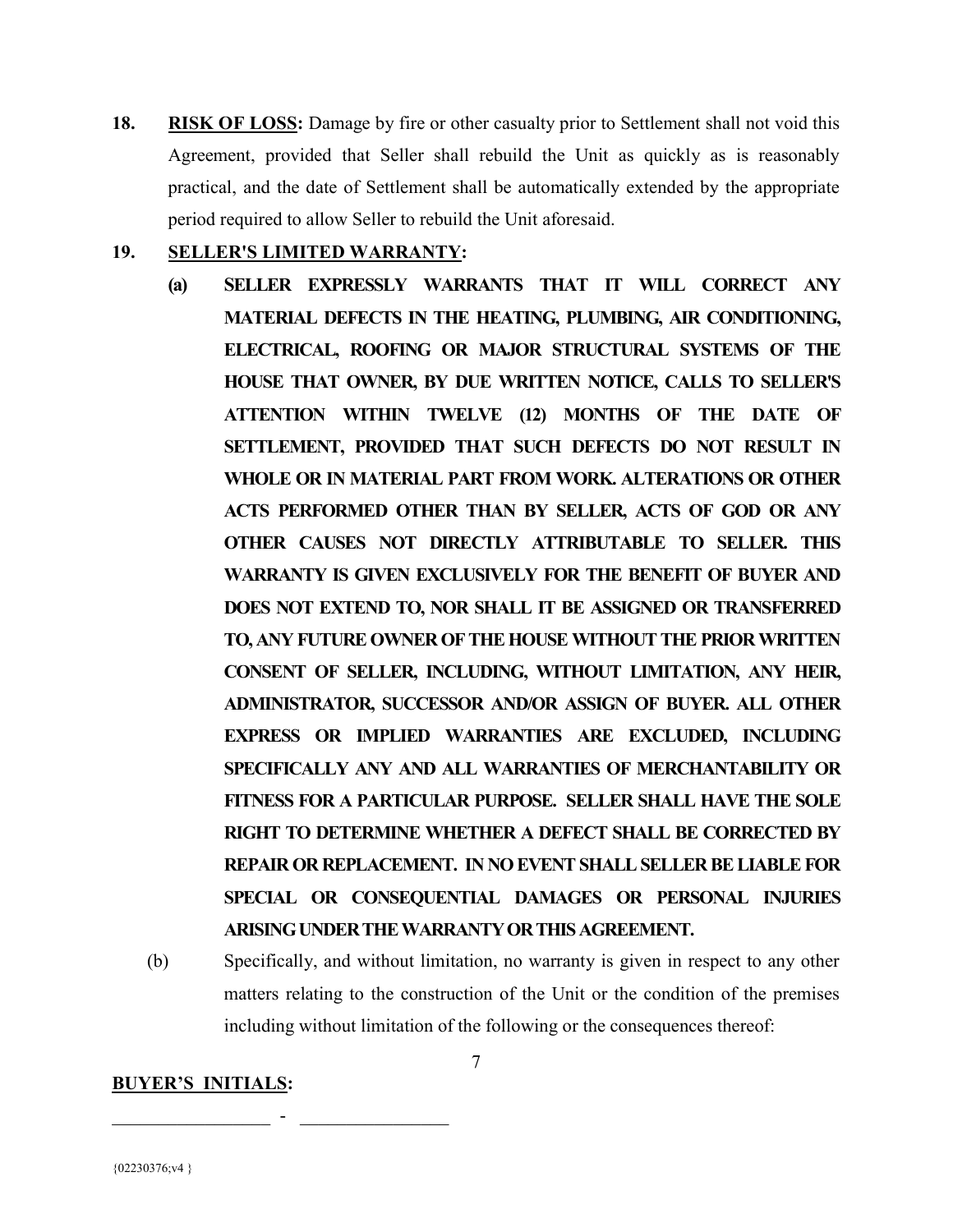- (i) Nail pops, seam ridge and shrinkage in drywall, lumber, trim Millwork and wood floors.
- (ii) Settling of the areas around the Unit, driveways, or trenches where utility lines and/or pipes are located underground.
- (iii) Cracking, dripping or discoloration of or imperfections in grout, drywall, stucco, concrete, foundation or basement walls.
- (iv) Shrinking or warping of doors less than one-half (1/2) inch.
- (v) Color variations in fixtures, appliances, stained wood, tile, brick mortar or stucco.
- (vi) Quantity or quality of growth of grass, trees and shrubs. It is the responsibility of Buyer to water, fertilize, trim trees and shrubs and reseed as necessary. Any soil washouts from rain or melting snow and lack of growth of trees and shrubs from date of substantial completion are the responsibility of Buyer.
- (vii) Seller will not warrant on-lot plantings. It is the responsibility of the Buyer to monitor and care for on-lot planting from the date of Settlement.
- (viii) Dampness or water in the basement. If however, Seller is notified in writing by owner within twelve (12) months of the date of Settlement that there is water seepage into the basement, Seller will at no cost to Buyer, install a sump pump.
- (ix) Any condensation problems, including but not limited to windows, skylights or attics.
- (x) Seller will not be responsible for any condensation caused by placement of recessed lighting in cathedral ceilings and/or areas where condensation can be created.
- (xi) Any appliances, component equipment and the like for which the manufacturer thereof issues a separate warranty except as to Seller's workmanship with respect to installation of the equipment (and Seller shall assign to Buyer all guarantees or warranties extended by the manufacturer of any equipment).
- (xii) Stainless Steel Disclosure: Should Buyer select and/or purchase stainless steel appliances, Seller will not be in any way responsible for any inherited imperfections due to the nature of the material surface. Defects such as scratches and dents may occur in transporting the appliances; should the quality of the product not meet the standards and expectations of the Buyer, then Buyer should contact the Manufacturer for their warranty regarding repair or replacement of the appliances. Buyer agrees to hold the Seller harmless for any and all claims related to repair or replacement of Stainless Steel Appliances.

#### BUYER'S INITIALS: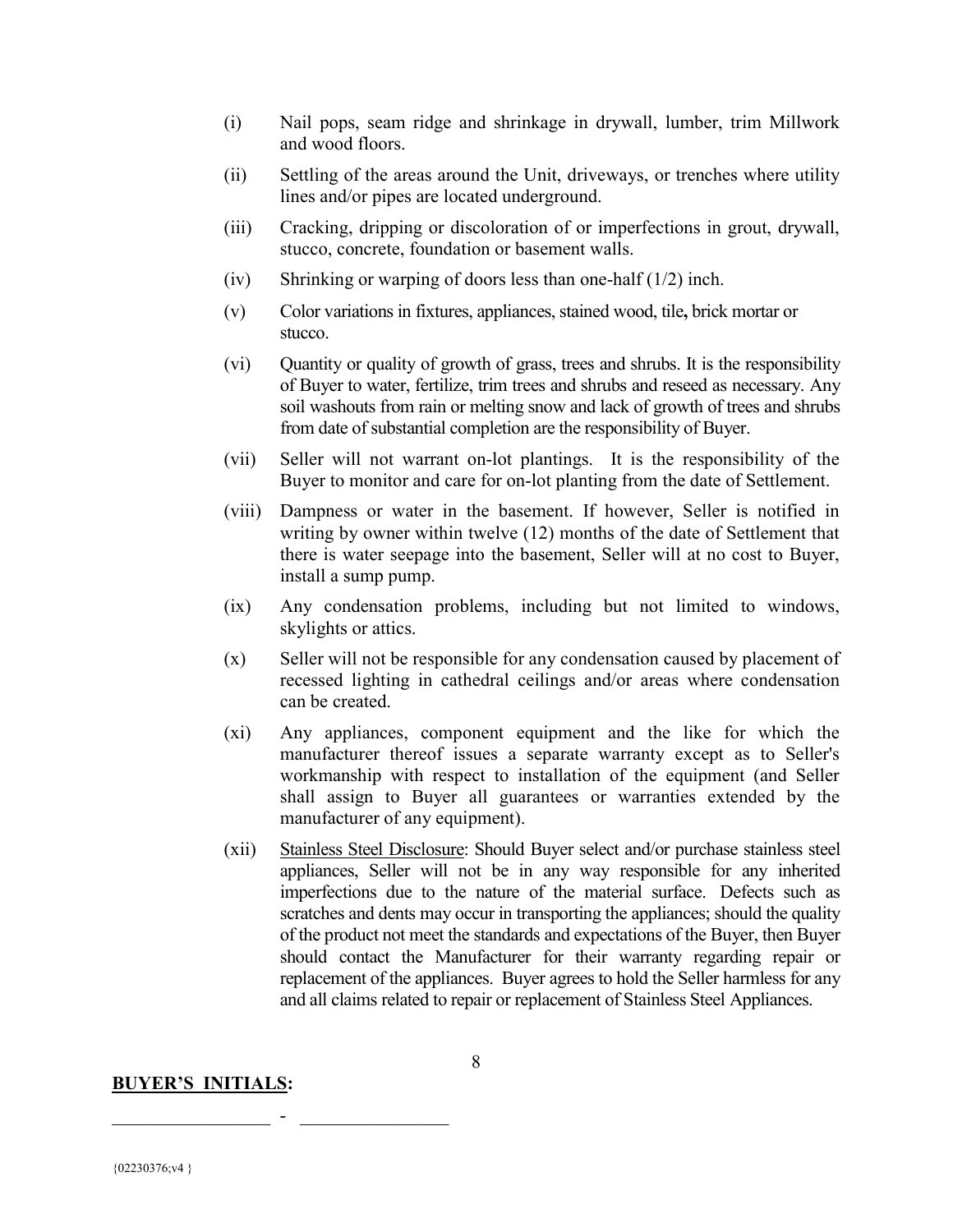- (c) Buyer agrees that there are no other warranties either expressed or implied and hereby waives and relinquishes any and all implied warranties of habitability and fitness and agrees to rely solely on Seller's limited warranty set forth in this Agreement. Buyer acknowledges and agrees that Seller is relying on this waiver and would not sell the property to Buyer without this waiver. The provisions of this paragraph shall survive Settlement and delivery of the Deed to Buyer and shall apply in equal force and effect as long as Buyer owns the Unit. For example, in the event Buyer decides to sell the Unit, Seller shall not be obligated to make any repairs recommended by a home inspector hired by a prospective purchaser, unless said recommended repairs are expressly within the scope of warranties given herein.
- (d) Buyer hereby waives and relinquishes all claims against Seller for damages to property or personal injury arising after the date of this contract and relating to any claims for repairs or modifications to the property except as specifically covered by the Seller's limited warranty set forth in this Agreement.

#### 20. SUBSTITUTION OF MATERIALS AND INSURANCE:

- (a) Seller is given the option at Seller's sole discretion to make substitutions of materials of equal or better quality without additional cost to Buyer whenever Seller finds it necessary or expedient to do so. Seller will have the right to make any minor change or changes in the construction of the Unit that Seller may in its reasonable discretion find necessary in the course of construction. However, if a major change is necessary, Buyer will be notified of the proposed change.
- (b) Seller will have no liability regarding appliances and fixtures supplied by Buyers. Buyers should incorporate a rider to their existing Homeowners Policy to insure their off premises goods.

#### 21. GRADING AND SEEDING:

 $\mathcal{L}_\text{max}$  , and the set of the set of the set of the set of the set of the set of the set of the set of the set of the set of the set of the set of the set of the set of the set of the set of the set of the set of the

(a) Seller will have the sole discretion to establish all vertical and horizontal contours in elevations of grading and the Unit will be erected upon the lot at such location thereon and at such elevation as Seller in its sole discretion shall deem advisable.

#### BUYER'S INITIALS: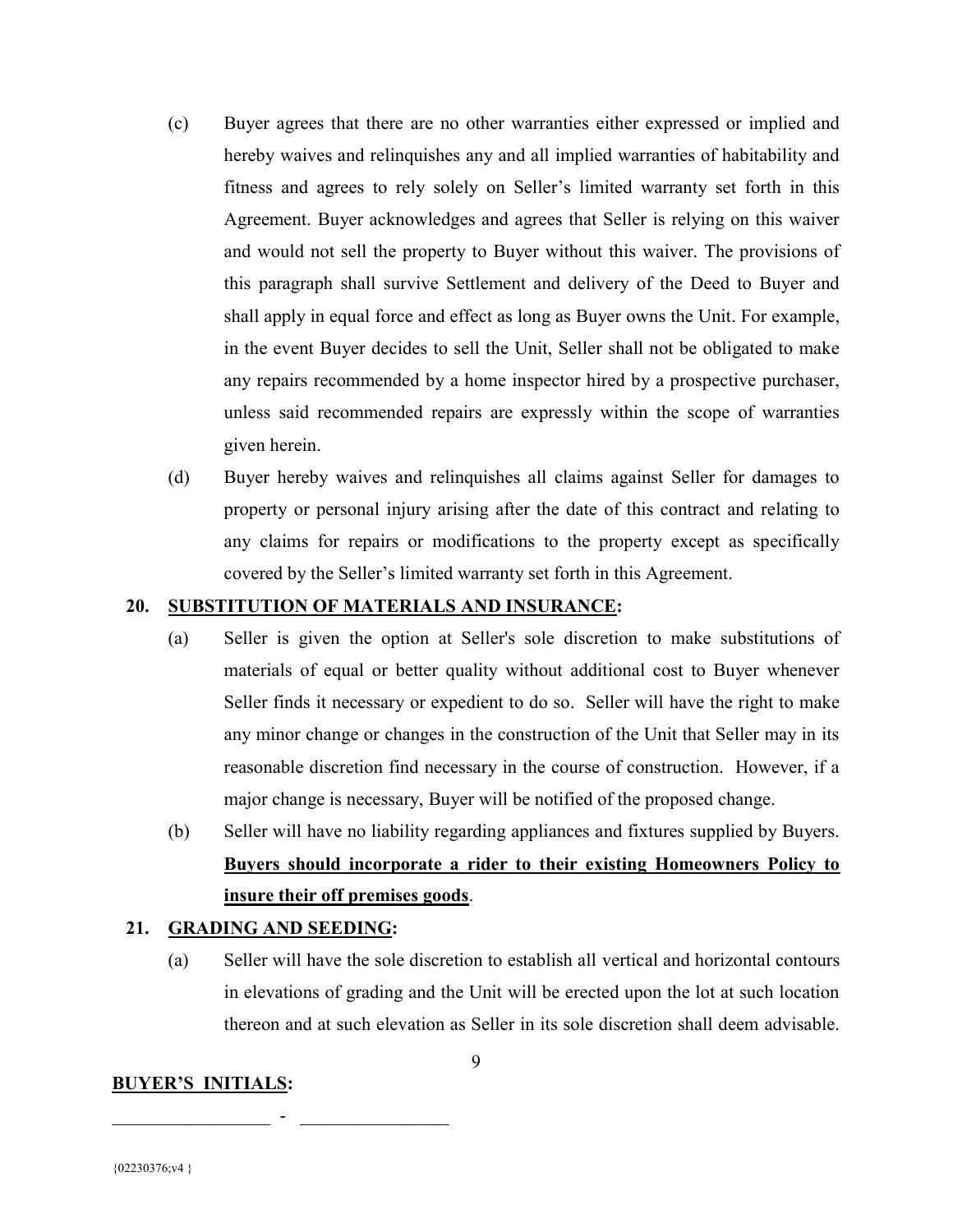Where trees exist upon the premises, Seller will take reasonable effort to avoid damage; however, in no event will Seller be liable for damage to trees. Seller shall leave all areas with trees in their natural state if so determined by Seller. Vegetation shall remain or be removed at the sole discretion of Seller.

- (b) Seller will plant a landscaping package and site trees per the Township approved plan. Trees and shrubs are subject to change based on availability. No guarantee for on-lot plantings. Seller is not responsible for cold and/or dry weather or rains that hinder the growth of the shrubs and/or trees.
- (c) Some portions of the Property may be encumbered by Amended Soils (a mixture of topsoil and all or some of the following: compost, sand, peat, hardwood bark mulch). While this is excellent for grass and tree growth, the Buyer may notice the lawn area is "softer" after rain. This is normal.
- (d) Seller will finish grading of the lot and seeding of the site in an area not to exceed 1/2 acre (including the land on which the house is built) but no grading or seeding shall be done in areas with trees or abnormal topography. Grading will be done with the soil that exists on the said Lot. No soil will be brought in to elevate or add due to the topography.
- 22. ROCK: In the event Seller encounters a subsoil rock formation which (1) prevents penetration with standard excavating equipment, and which (2) requires pulverizing or blasting or construction modifications, then Buyer will be responsible for the cost of removing such rock and/or for the cost of such construction modifications over and above the contract price specified herein.
- 23. DEPOSIT AND RECOVERY FUND: Deposits or hand monies shall be paid to S. J. Paone Development, Inc. and held at BB & T Bank, Escrow Agent for Seller, which shall retain the same until consummation or termination of this Agreement in conformity with all applicable laws and regulations. Escrow Agent for Seller may, at its option, hold any uncashed check tendered as deposit or hand monies, pending the acceptance of this offer. A real estate recovery fund exists to reimburse persons who have suffered monetary loss and have obtained an uncollectible judgment due to fraud,

#### BUYER'S INITIALS: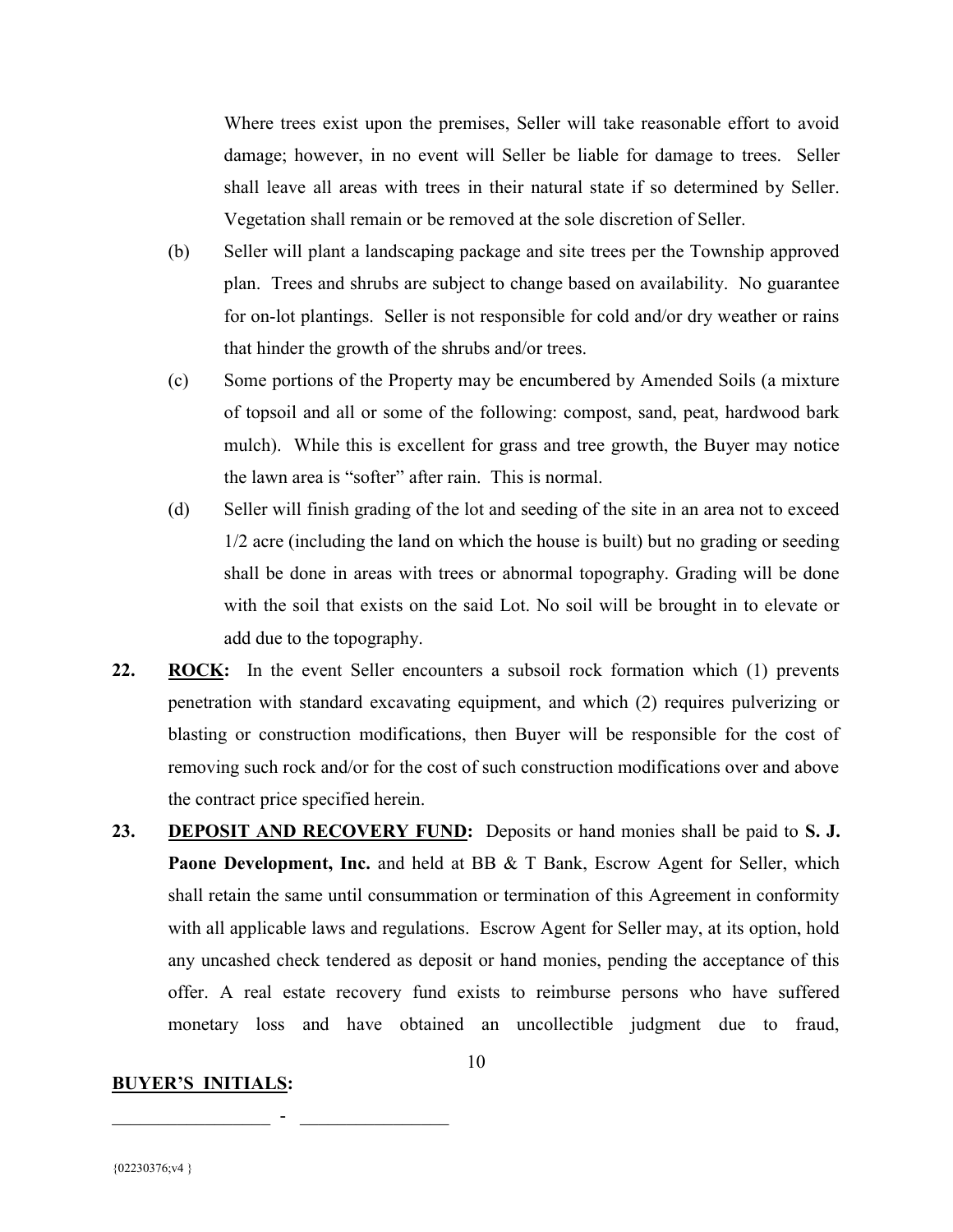misrepresentation or deceit in a real estate transaction by a Pennsylvania licensee. For complete details call the Pennsylvania State Real Estate Commission at (717) 783-3658.

- 24. AGENCY: It is expressly understood and agreed between Seller and Buyer that the within-named agent, broker, Vanguard Realty Associates, LLC ("Broker") and any subagent, broker and their sales people, employees, officers, and/or partners are the agents for Seller, not Buyer, and that this was disclosed during the initial interview. Further, no agent of Seller has any authority to make any representations, covenants, agreements, or the like, with respect to the Unit. Agent, however, may perform services for Buyer in connection with financing, insurance, and document preparation. Buyer further authorizes Seller's agent to prepare documents and other conveyancing services for Settlement.
- 25. NO ENTRY: Buyer warrants and agrees not to enter the Unit or the Community at any time without written permission from Seller and Buyer further warrants and agrees that he will not do any work himself or authorize anyone to do work of any kind on the Unit prior to Settlement, i.e., Buyer is required to use Seller's subcontractors for all work inside and outside of the Unit prior to Settlement. Any costs incurred by the Seller as a result of Buyer's failure to comply with this paragraph will be the responsibility of the Buyer at a rate of \$100.00/hr plus materials.
- 26. PRE-SETTLEMENT INSPECTION: Upon notification by Seller, Buyer and Seller shall make an inspection of the dwelling prior to settlement. At the inspection, Buyer and Seller shall complete and sign a Pre-Closing Inspection Form which shall list any items which will be completed and/or repaired within a reasonable time after settlement (the "Punchlist"). The Punchlist shall not constitute a bar to settlement, and settlement shall be held in accordance with the terms and conditions of this Agreement. Failure of Buyer to inspect on the scheduled appointment date or to complete the inspection or to sign the Punchlist shall constitute a waiver of Buyer's right to inspect the dwelling and shall be deemed full acceptance of the dwelling by Buyer.
- 27. NO ASSIGNMENT: This Agreement shall not be assigned or transferred by Buyer without the written consent of Seller being first had and obtained. Subject to the

#### BUYER'S INITIALS:

 $\mathcal{L}_\text{max}$  , and the set of the set of the set of the set of the set of the set of the set of the set of the set of the set of the set of the set of the set of the set of the set of the set of the set of the set of the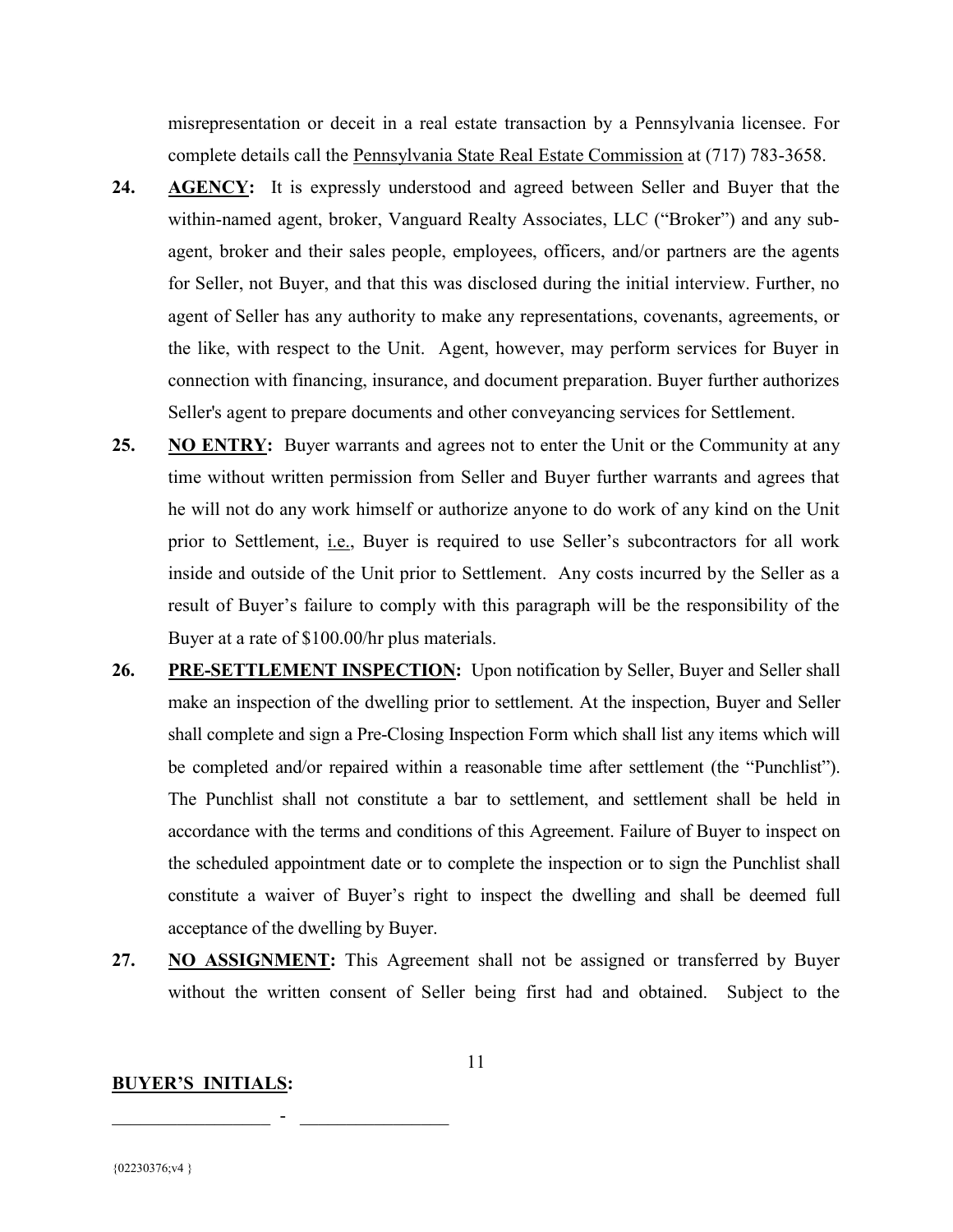provisions regarding assignment by Buyer, this Agreement shall extend to and bind the heirs, administrators, successors and assigns of the respective parties hereof.

- 28. SALE OF BUYER'S HOUSE: Buyer acknowledges that this Agreement is in no way contingent upon the sale and Settlement of any real estate currently owned by Buyer.
- 29. **ENTIRE AGREEMENT:** This writing contains the entire agreement between the parties and no agent, representative, salesman or officer of the parties hereto has the authority to make or has made any statement, agreement, representation or contemporaneous agreement, oral or written, in connection therewith modifying, adding to or changing the terms and conditions set forth herein. No dealing between the parties or customs shall be permitted to delete, contradict, vary or add to the terms thereof. No modification of this Agreement shall be binding unless such modification shall be in writing and signed by the parties hereto. This Agreement and any written modifications, if any, shall not be deemed binding unless signed by the authorized individual on behalf of Seller.
- 30. DEED ACKNOWLEDGEMENT: Buyer acknowledges that Seller is not yet the owner of the tract of ground which is the subject of this Agreement of Sale. Buyer further acknowledges that at settlement, the deed to Buyer may be from the legal owner of the property but that Buyer's dealings and contractual relationships regarding the construction of the Unit have solely been with Seller, and Buyer agrees to look solely to Seller for performance of this Agreement and agrees to indemnify and hold harmless the legal owner from any claim or cause of action arising out of the construction of the Unit contemplated herein including reasonable attorneys fees. The parties agree that if the legal owner is named as a defendant in any legal or equitable action relating to the sale of the property for construction of improvements other than an action based on the legal owner's failure to deliver a deed when both Buyer and Seller so direct, the parties so naming the legal owner as a party to such action shall reimburse legal owner for its actual and projected defense cost, including attorneys' fees.

#### BUYER'S INITIALS:

 $\mathcal{L}_\text{max}$  , and the set of the set of the set of the set of the set of the set of the set of the set of the set of the set of the set of the set of the set of the set of the set of the set of the set of the set of the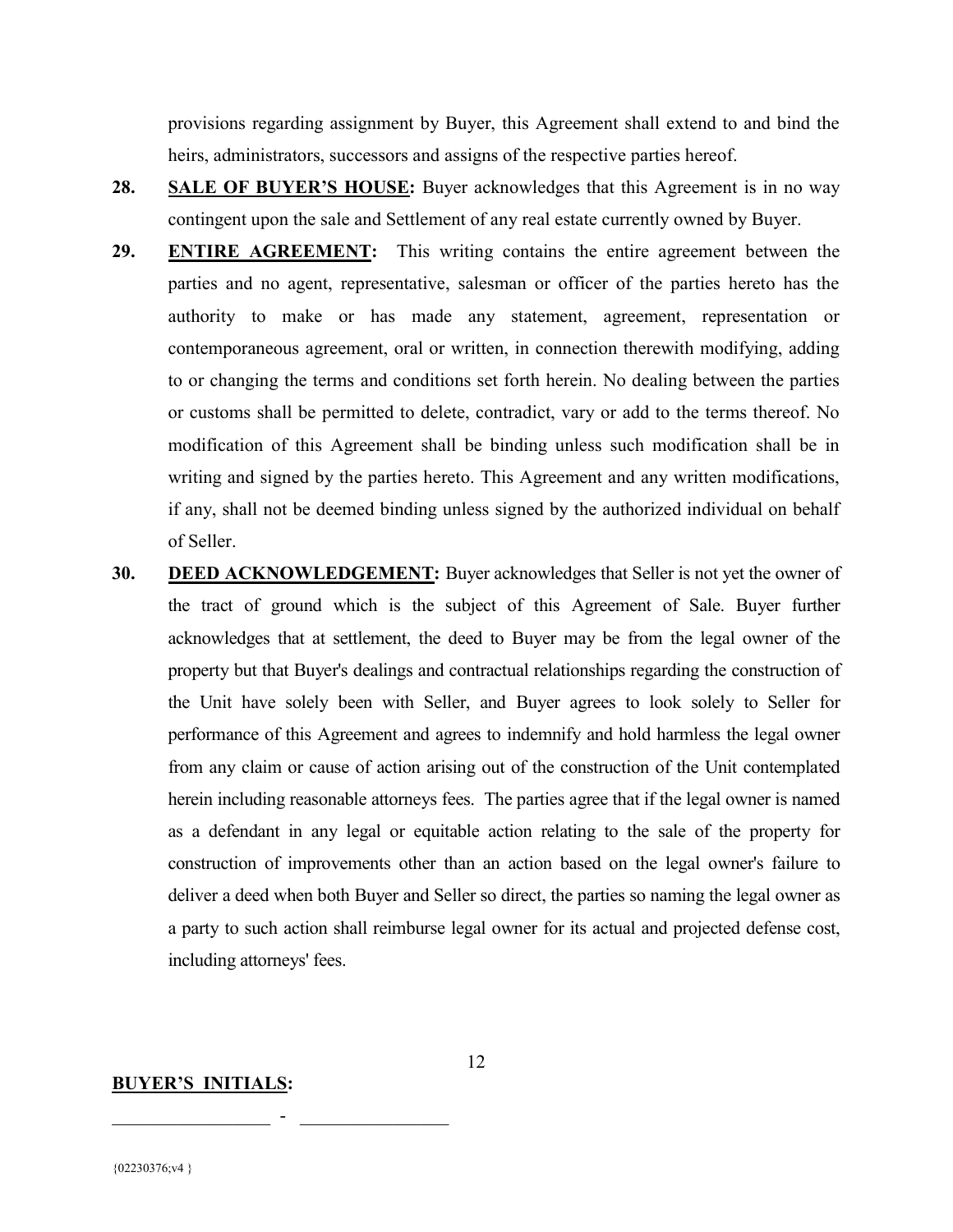| 31. | <b>NOTICES:</b> Notices hereunder shall be given by Federal Express or UPS without          |
|-----|---------------------------------------------------------------------------------------------|
|     | necessity of recipient signature, as set forth below, addressed to Seller at the address on |
|     | page one hereof and if to Buyer at the address on page one hereof.                          |

|                         | <b>BROKER: Vanguard Realty Associates, LLC</b>                 |  |
|-------------------------|----------------------------------------------------------------|--|
|                         | ADDRESS: 2350 Butler Pike, Suite 6, Plymouth Meeting, PA 19462 |  |
|                         |                                                                |  |
| TELEPHONE: 215-542-8381 |                                                                |  |
|                         | <b>DESIGNATED AGENT:</b> Rima Kapel                            |  |
|                         | EMAIL: RIMA@RIMAKAPEL.COM                                      |  |
| TELEPHONE: 484-645-3656 |                                                                |  |
| <b>BUYER AGENT:</b>     |                                                                |  |
|                         |                                                                |  |
|                         | EMAIL:                                                         |  |
|                         |                                                                |  |
|                         | DUAL AGENT:                                                    |  |
|                         |                                                                |  |
|                         |                                                                |  |
|                         | TELEPHONE:                                                     |  |
|                         | <b>SELLER: S.J. PAONE DEVELOPMENT, INC</b>                     |  |
|                         | ADDRESS: PO BOX 280, SPRING HOUSE, PA 19477                    |  |
|                         | <b>EMAIL: WILL BE PROVIDED BY CONSTRUCTION PERSONNEL</b>       |  |
| TELEPHONE: 215-542-1331 |                                                                |  |
|                         |                                                                |  |
|                         |                                                                |  |
|                         |                                                                |  |

32. COMMUNICATION: All communications between Buyer and Seller shall be in writing and deemed to have been given if delivered by a reputable overnight delivery service (charges prepaid ("Approved Communication Method"). The parties

### BUYER'S INITIALS:

 $\bot$  , and all the set of the set of the set of the set of the set of the set of the set of the set of the set of the set of the set of the set of the set of the set of the set of the set of the set of the set of the set

TELEPHONE: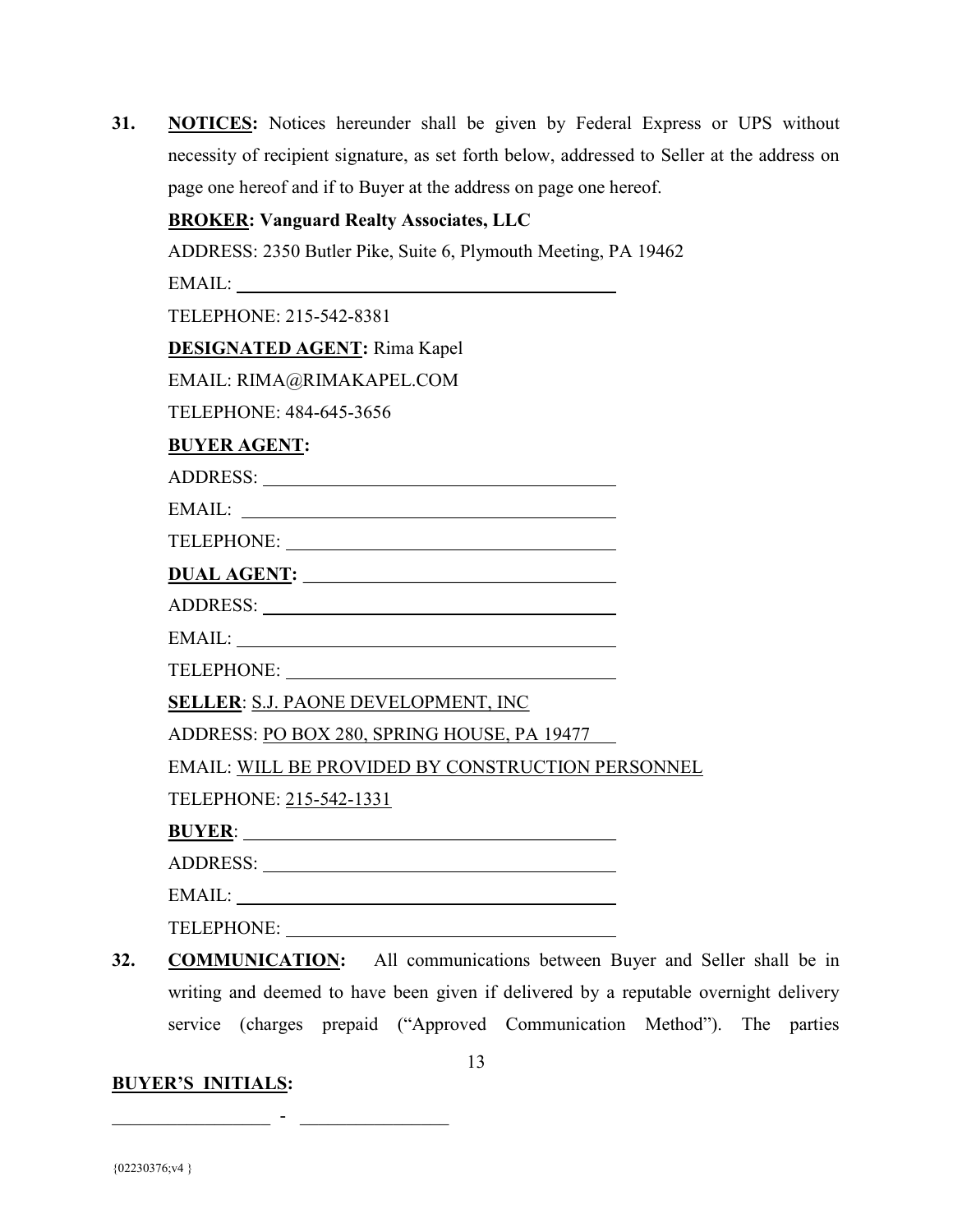acknowledge and agree that given the nature of the home building industry and Work, Owner and Builder may exchange customary communications in person, via verbal telephone conversations, and the email addresses set forth in paragraph 31.

 Notwithstanding the foregoing, Buyer agrees that communications will not be binding or have any consequential effect on the Seller unless such communications are given via an Approved Communication Method. Buyer specifically acknowledges and agrees that the Seller shall not be liable for failing to respond to or address Buyer's requested changes or additions to the Work, chosen options, selections, complaints regarding the Work, workmanship or service, or any other communication from Buyer if such communication is not made via an Approved Communication Method. Buyer further acknowledges and agrees that Seller shall have no obligation whatsoever to respond to any communication made to Seller through any social media platform such as Facebook, Twitter, LinkedIn, Instagram, Google Plus+, Vine, or any other social media platform (collectively, "Social Media Platform"). Communications made to Seller through a Social Media Platform shall have no binding or consequential effect on Seller.

 33. VOID WARRANTY: FROM THE DATE OF THIS AGREEMENT AND CONTINUING AFTER THE WORK IS COMPLETE, BUYER AGREES THAT BUYER SHALL ONLY COMMUNICATE COMPLAINTS (IF ANY) RELATED TO QUALITY OF THE WORK OR SELLER'S WORKMANSHIP AND SERVICE, OR REQUESTS RELATED TO ANY WARRANTY EXPRESSLY PROVIDED UNDER THIS AGREEMENT (COLLECTIVELY, "COMPLAINTS OR WARRANTY TOPICS") DIRECTLY TO THE SELLER VIA AN APPROVED COMMUNICATION METHOD. BUYER AGREES THAT IT SHALL NOT COMMUNICATE THE COMPLAINTS OR WARRANTY TOPICS PUBLICALLY VIA ANY SOCIAL MEDIA PLATFORM. DUE TO THE NATURE OF SELLER'S BUSINESS AND THE HOME BUILDING INDUSTRY, ANY BREACHES BY BUYER OF THIS PROVISION WILL CAUSE SUBSTANTIAL AND IRREPARABLE HARM TO SELLER, THE SCOPE AND ECONOMIC EXTENT OF WHICH MAY NOT BE SUSCEPTIBLE TO CALCULATION OR

14

#### BUYER'S INITIALS: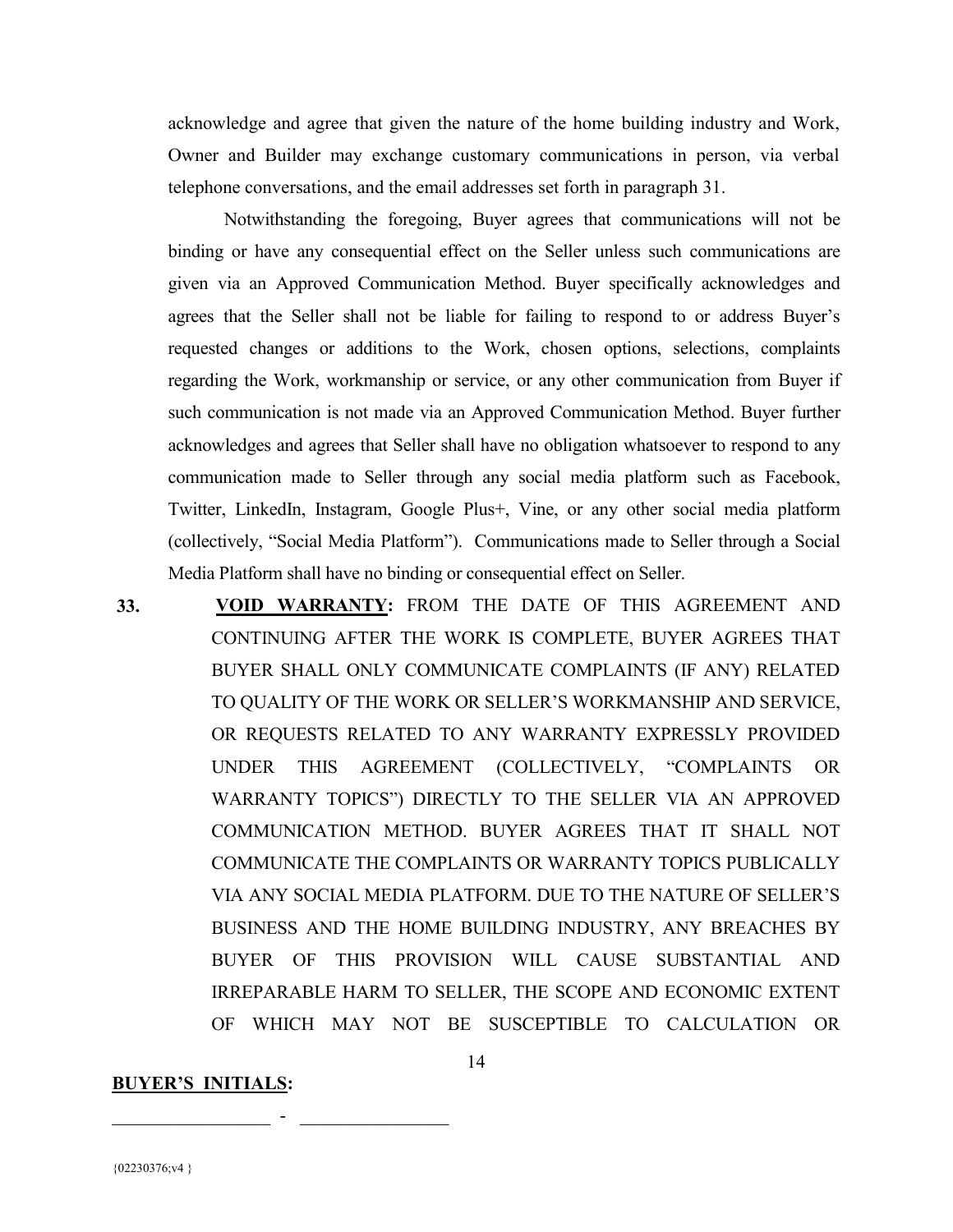$\frac{1}{2}$ Initial Initial QUANTIFICATION. THEREFORE, IN ADDITION TO, AND NOT IN SUBSTITUTION OF, ALL OTHER REMEDIES WHICH SELLER HAS UNDER THIS AGREEMENT OR AT LAW OR IN EQUITY, ANY WARRANTY THAT IS EXPRESSLY PROVIDED TO BUYER UNDER THIS AGREEMENT SHALL AUTOMATICALLY BECOME NULL AND VOID UPON BUYER'S BREACH OF THIS PROVISION AND SELLER SHALL, IN ADDITION TO ALL OTHER REMEDIES AVAILABLE AT LAW OR IN EQUITY, BE ENTITLED TO INJUNCTIVE RELIEF (TEMPORARY AND PERMANENT) AND SPECIFIC PERFORMANCE TO PREVENT BREACHES HEREUNDER AND/OR TO COMPEL PERFORMANCE OF THE OBLIGATIONS IMPOSED HEREUNDER.

- 34. LIABILITY: Neither Seller nor Seller's agents can be liable or responsible for consequential damages or personal injury resulting from conditions inherent to home construction or a site under construction before or after Settlement including any incidental expenses that may be incurred by the Buyer. These conditions include but are not limited to construction defects, mud, dust, construction materials and debris, construction vehicles and machinery, road obstructions or road settlement, high manholes and inlets, high curb depressions, etc. Buyer agrees to hold the Seller, it's employees, officer and agents harmless from any and all consequential damages or personal injury resulting from conditions inherent to home construction or a site under construction whether they occur before or after Settlement including any incidental expenses that may be incurred by the Buyer or a guest of the Buyer.
- 35. ARBITRATION AND WAIVER OF JURY TRIAL: SELLER AND BUYER WAIVE ANY RIGHT TO TRIAL BY JURY ON ANY CLAIM, DEMAND, ACTION OR CAUSE OF ACTION. ALL CLAIMS, DISPUTES AND OTHER MATTERS IN QUESTION BOTH BEFORE AND AFTER SETTLEMENT ARISING OUT OF OR RELATING TO THIS AGREEMENT OF SALE OR THE UNIT BEING PURCHASED SHALL BE DECIDED BY ARBITRATION IN ACCORDANCE WITH THE FOLLOWING RULES. BUYER SHALL SELECT AN INDIVIDUAL TO REPRESENT BUYER'S INTEREST IN THE SELECTION OF

15

#### BUYER'S INITIALS: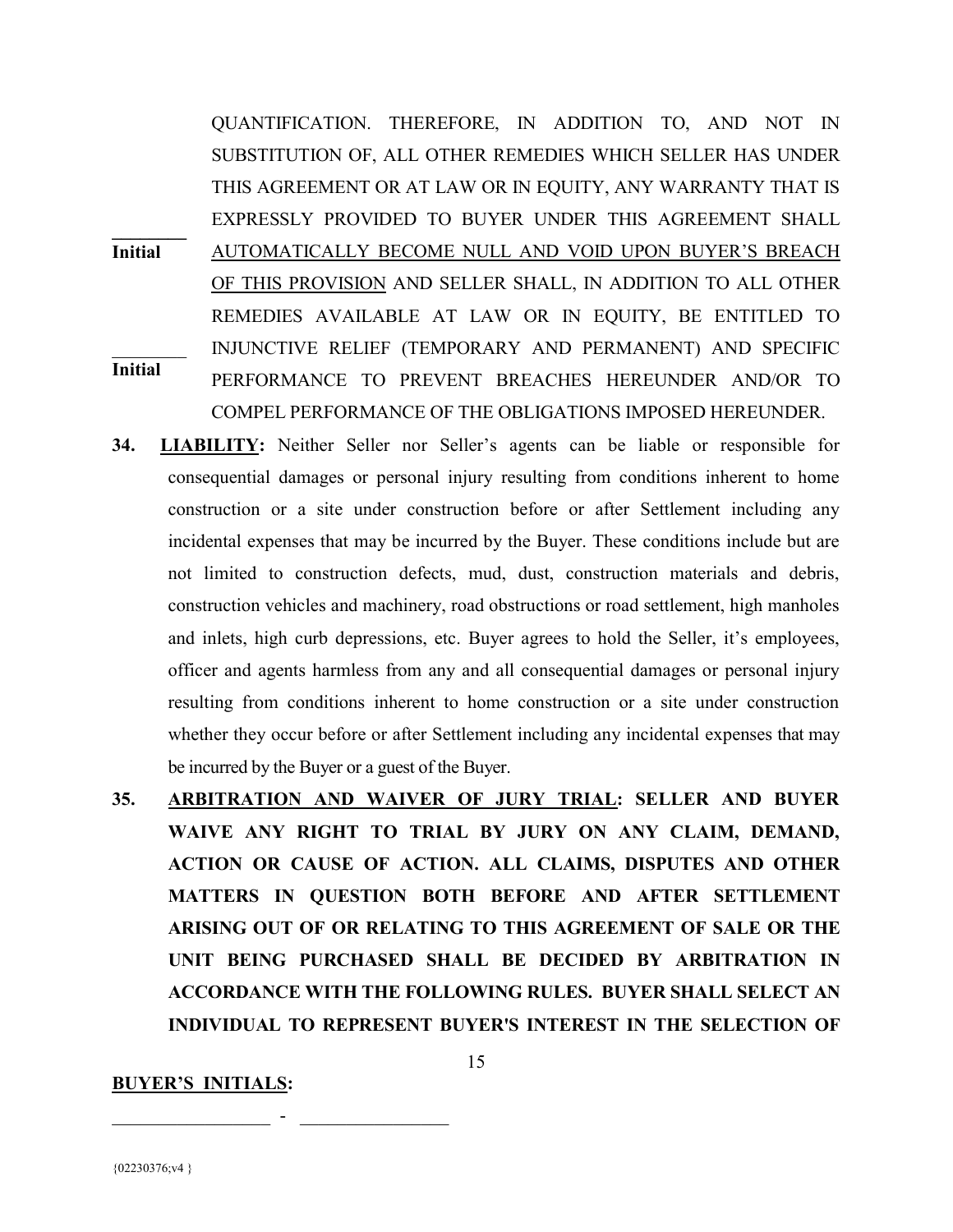AN ARBITRATOR AND WITHIN FIVE DAYS AFTER BUYER'S SELECTION, SELLER SHALL SELECT A REPRESENTATIVE OF SELLER'S INTEREST IN THE SELECTION OF AN ARBITRATOR AND THOSE TWO REPRESENTATIVES MUST WITHIN TEN DAYS AFTER THE APPOINTMENT OF THE SECOND PERSON AGREE ON A THIRD PERSON WHO WILL BE THE SOLE ARBITRATOR. ARBITRATION MUST COMMENCE WITHIN TWENTY DAYS AFTER THE SELECTION OF THE ARBITRATOR AND THE DECISION RENDERED WITHIN FIVE DAYS AFTER THE HEARING. THE FEES OF THE ARBITRATOR WILL BE PAID AS DETERMINED BY THE ARBITRATOR. BUYER AND SELLER EACH AGREE THAT NO ACTION AT LAW OR IN EQUITY OR ANY LIS PENDENS OR OTHER ACTION SHALL BE UNDERTAKEN PRIOR TO OR DURING THE COURSE OF ARBITRATION. THE AWARD RENDERED BY THE ARBITRATOR SHALL BE FINAL AND JUDGMENT MAY BE ENTERED UPON IT IN ACCORDANCE WITH APPLICABLE LAW IN ANY COURT HAVING JURISDICTION THEREOF. IN THE EVENT THAT EITHER PARTY INSTITUTES ANY LEGAL PROCEEDING OTHER THAN ARBITRATION AND THE OTHER PARTY IS REQUIRED TO CONTEST THAT PROCEEDING TO HAVE THE DISPUTE DETERMINED BY ARBITRATION THEN THE PARTY INSTITUTING THE OTHER PROCEEDING SHALL BE LIABLE FOR AND PAY TO THE NON-DEFAULTING PARTY ALL ATTORNEY'S FEES AND COSTS INCURRED BY THE NON-DEFAULTING PARTY. PAYMENT OF THE ATTORNEY'S FEES AND COSTS WILL BE A PREREQUISITE TO COMMENCING ANY ARBITRATION HEARING. BUYER AND SELLER AGREE THAT THE COUNTY IN WHICH THE PROPERTY WHICH IS THE SUBJECT OF THIS AGREEMENT OF SALE IS LOCATED SHALL BE THE COUNTY IN WHICH ANY LITIGATION TAKES PLACE.

 IN THE EVENT THAT THE PARTIES SHOULD END UP IN THE COURT OF COMMON PLEAS, SELLER AND BUYER HEREBY WAIVE ANY RIGHT TO TRIAL BY JURY ON ANY CLAIM, DEMAND, ACTION OR CAUSE OF ACTION

BUYER'S INITIALS: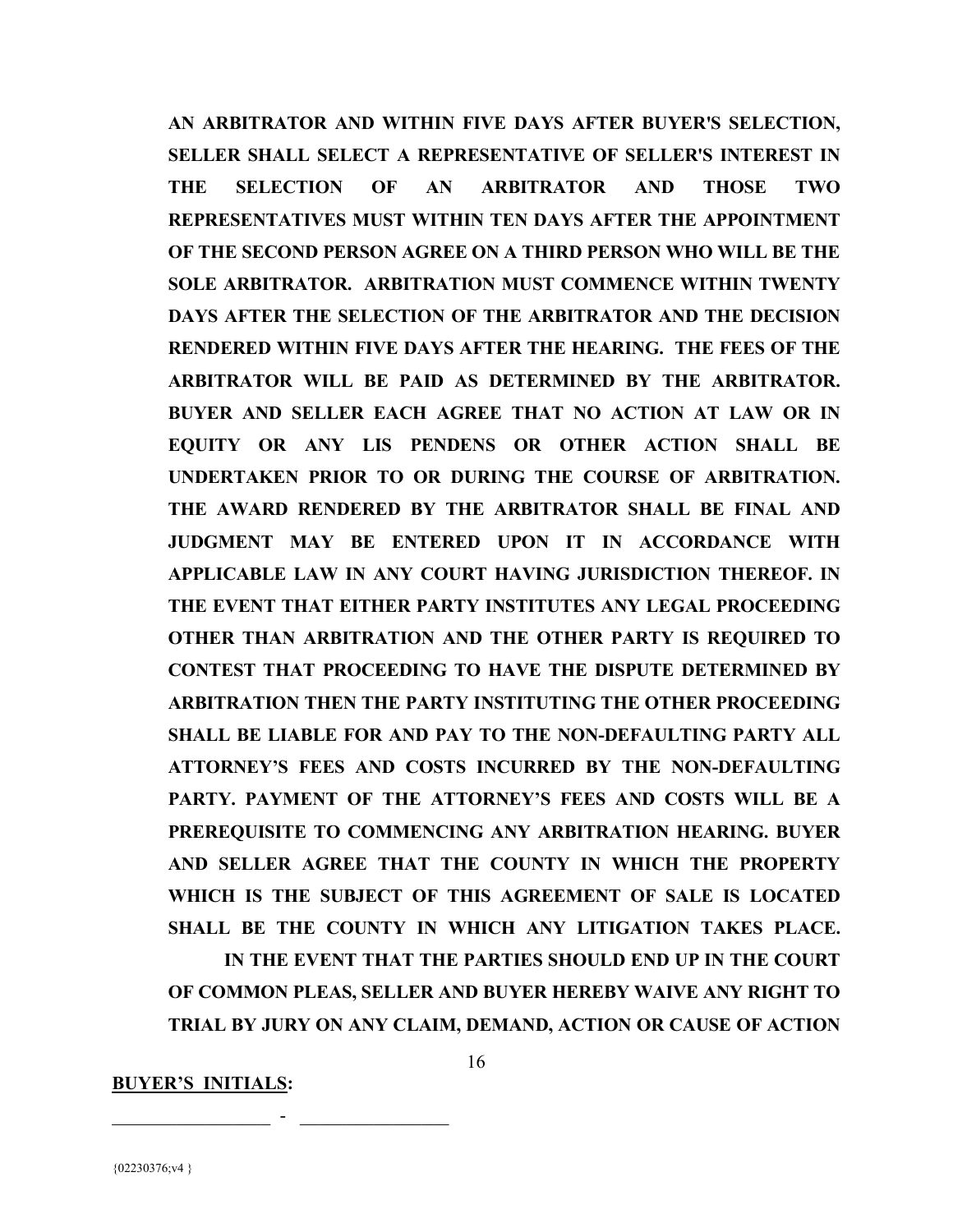ARISING UNDER THIS AGREEMENT, AND FURTHER AGREE THAT ANY SUCH CLAIM, DEMAND, ACTION OR CAUSE OF ACTION SHALL BE DECIDED BY COURT TRIAL WITHOUT A JURY.

- 36. MOLD: Mold is found in both the indoor and outdoor environment, including Units. Mold growth is highly dependent on the presence of moisture. When a mold spore comes into contact with a wet or damp surface indoors, the mold begins to grow. Mold spores will not grow unless there is moisture present in your Unit. Therefore, as a homeowner, whether or not you experience mold growth depends to a large extent on how you maintain your home and whether there is a source of moisture present in your home. As a Seller our responsibility is limited to things that we can control and which are provided for in our warranty. By executing this Agreement you agree that as a Seller we are not responsible for any damages caused by mold, including but not limited to, property damage, personal injury, loss of income, emotional distress, loss of use and adverse health effects.
- 37. INSTALLATION OF ADDITIONAL IMPERVIOUS COVER: Buyer acknowledges that the storm water management plan that is part of the subdivision of which your lot is a part, was calculated based upon the impervious cover proposed to be installed by Seller. If, after Settlement, Buyer creates additional impervious cover by expanding Buyer's driveway, installing a patio, swimming pool, tennis court or similar facility, and that additional work results in the municipality requiring Seller to perform additional storm water management control, then the cost of that control shall be borne by Buyer. The cost shall include Seller's design fees, municipal review fees and any costs incurred by Seller.
- 38. DRIVEWAY APRON AND CURB DAMAGE AFTER SETTLEMENT: In the event that after settlement Buyer has work done, such as the installation of a pool, and when that work results in damage to the driveway apron or curbs fronting the lot, the Buyer shall be solely responsible for the repair of the driveway apron and/or curb. In the event that Buyer damages the sidewalk at the front of the property by putting salt or other chemicals on the sidewalk, then Buyer shall be solely responsible to repair that sidewalk.

#### BUYER'S INITIALS:

 $\mathcal{L}_\text{max}$  , and the set of the set of the set of the set of the set of the set of the set of the set of the set of the set of the set of the set of the set of the set of the set of the set of the set of the set of the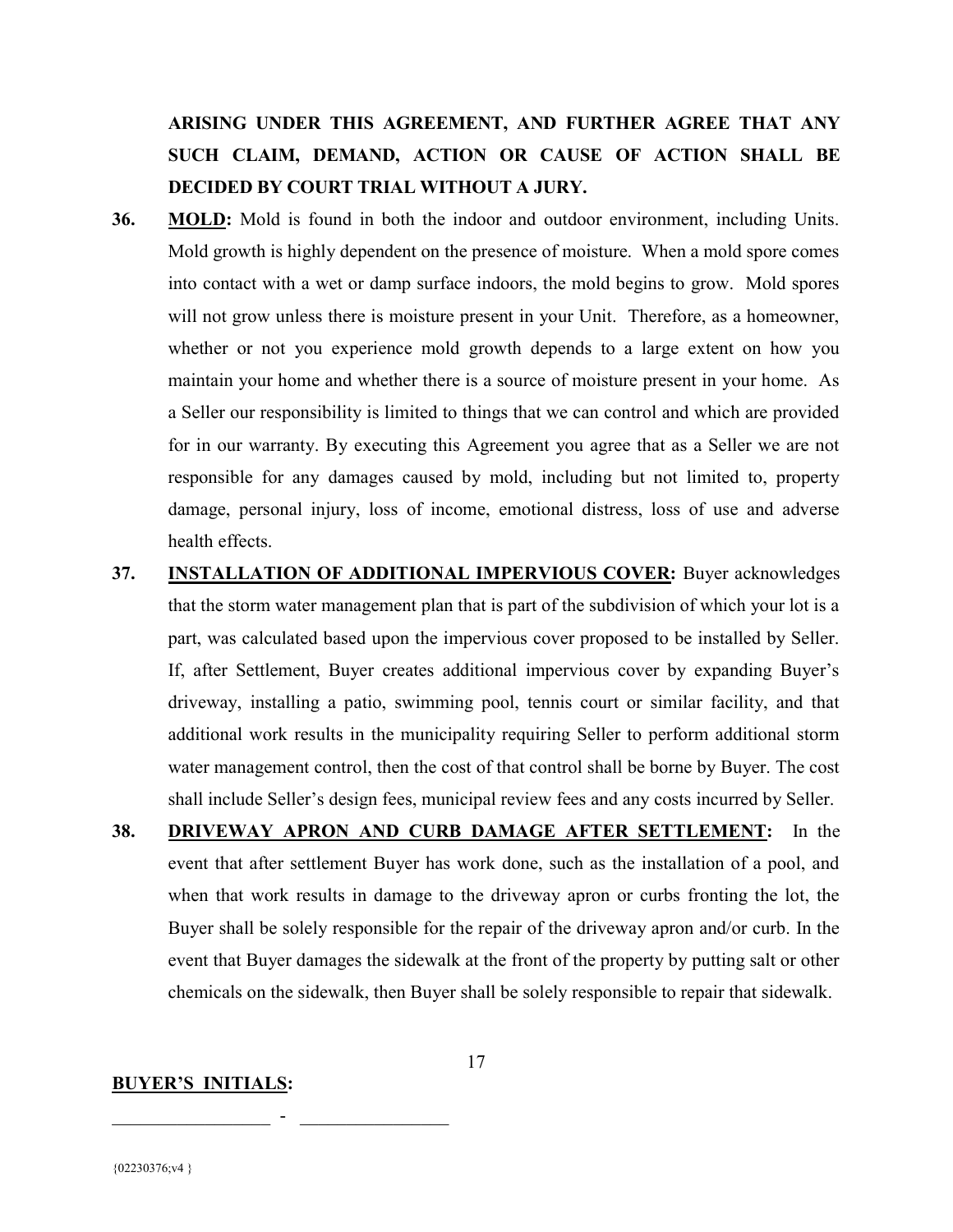# 39. NPDES PERMIT AND POST CONSTRUCTION STORMWATER MANAGEMENT PLAN: Buyer acknowledges that the lot Buyer is purchasing is part of a subdivision within the boundary of a National Pollution Discharge Elimination System (NPDES) Permit for Discharges of Stormwater Associated with Construction Activities (PAG-02). As part of the NPDES permit, Seller was required to prepare an approved Post Construction Stormwater Management Plan ("PCSM Plan") which details the location and type of stormwater management facilities within the subdivision, including those located on individual lots, and the responsibility for maintenance of such stormwater management facilities. Buyer acknowledges having the opportunity to review the PCSM Plan and agrees not to take any actions, either before or after settlement, which would impact any stormwater management facility shown on the PCSM Plan or Seller's ability to finalize and close out its NPDES permit. Further, Buyer agrees to maintain any stormwater management facility on Buyer's lot as required by the PCSM Plan. This paragraph shall survive settlement. If Buyer violates the terms of this paragraph, Buyer shall be responsible to Seller for the cost of correction of Buyer's violation including design fees, municipal review fees, attorney's fees, and any costs or penalties incurred by Seller. Buyer agrees to work with Seller on the Notice of Termination of Construction Activities.

#### 40. HOMEOWNERS ASSOCITION:

The lot and dwelling being purchased by Buyer is designated as a Unit in a Planned Community known as Plymouth Valley Estates Planned Community and Buyer, upon purchasing a Unit, will be a member of the Plymouth Valley Estates Community Association (the "Association"). Buyer has received, on or prior to the date of execution of this Agreement, a Public Offering Statement which provides an explanation regarding the establishment of the Planned Community and the operation of the Association.

#### 41. GRINDER PUMP AND SHARED ACCESS DRIVEWAY NOTICE:

Units 36 through 41 are served by individual sewer grinder pumps and share an access driveway. Each of the Unit Owners of Units 36 through 41 will be responsible for maintaining the grinder pump serving their individual Unit. The Owners of Units 36

#### BUYER'S INITIALS:

 $\mathcal{L}_\text{max}$  , and the set of the set of the set of the set of the set of the set of the set of the set of the set of the set of the set of the set of the set of the set of the set of the set of the set of the set of the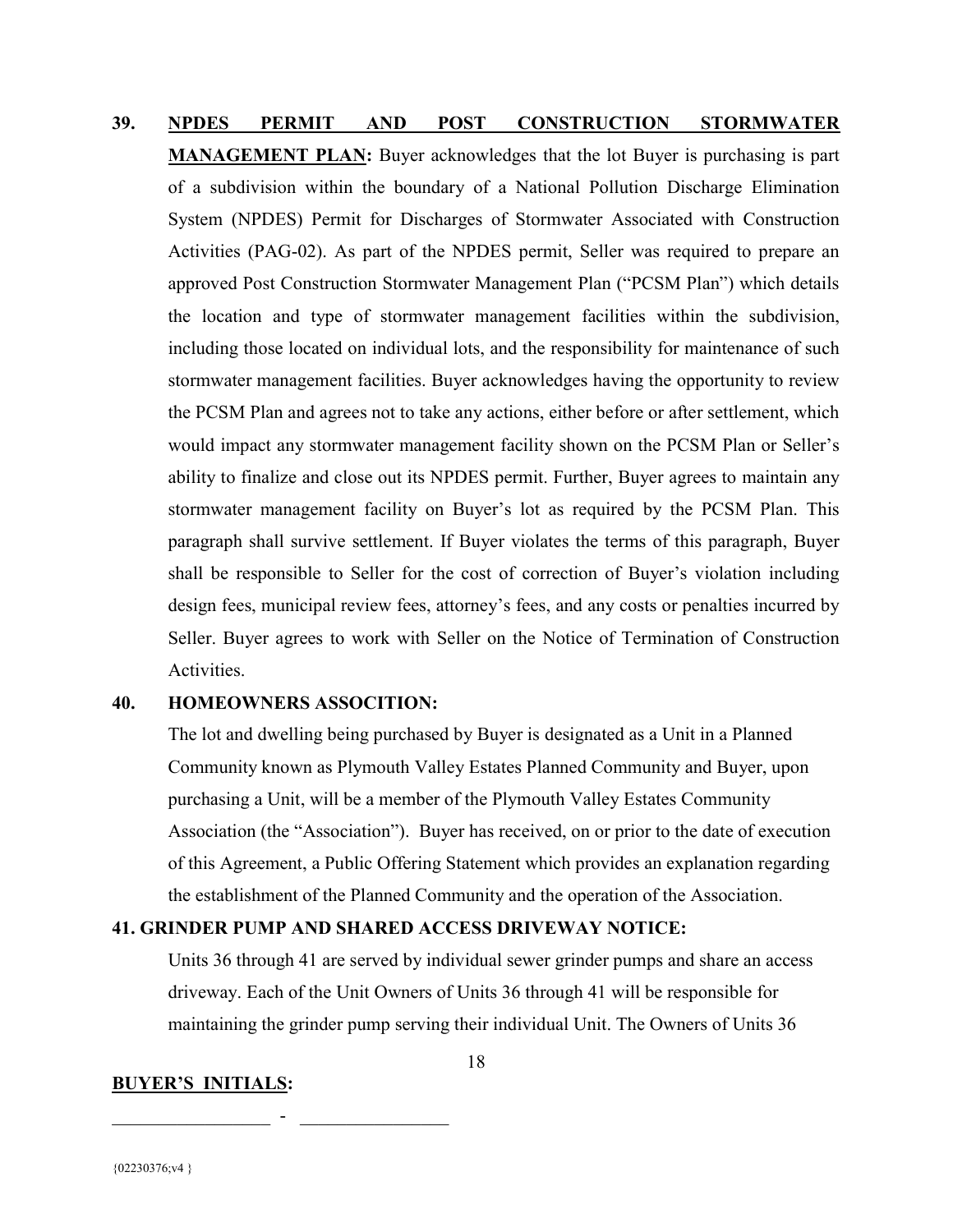through 41 will share equally in the cost of maintaining the access driveway. The Association shall have the right, but not the obligation, to maintain individual grinder pumps or the shared driveway as further explained in the Declaration of The Plymouth Valley Estates Planned Community.

- 42. SELLER DEFAULT: If Seller shall default hereunder including Seller's refusal to proceed to settlement with Buyer, Buyer's sole remedy shall be to be repaid the amounts heretofore paid by Buyer on account of the purchase price, together with liquidated damages in the amount of \$1,000.00 and of being reimbursed for reasonable title insurance company charges and reasonable mortgage application fees heretofore incurred, in which event this Agreement shall terminate and neither of the parties shall have any further rights or obligations hereunder. Buyer hereby waives the right to the remedy of specific performance.
- 43. **HEADINGS FOR REFERENCE ONLY:** The headings in this Agreement are inserted for convenience of reference, and shall not affect the meaning, construction, scope, or effect of this Agreement.

#### 44. OFFER TO INSTALL AUTOMATIC FIRE SPRINKLER SYSTEM:

- (a) Buyer acknowledges that Seller has given Buyer the option of having an automatic fire sprinkler installed in Buyer's Unit identified in paragraph three (3) ("Unit") of this Agreement. Buyer acknowledges that Seller has provided to Buyer information as made available by the Office of the Pennsylvania State Fire Commissioner about the possible benefits of installing an automatic fire sprinkler system in Buyer's new Unit.
- (b) Buyer also was notified by Seller that the information may also be found at the Pennsylvania State Fire Commissioner's website: http://www.osfc.pa.gov/Pages/default.aspx#.VXcMos9VhBc
- (c) After considering both the costs and the benefits of installing an automatic fire sprinkler system in Buyer's new Unit, Buyer has elected one of the following:

#### BUYER'S INITIALS: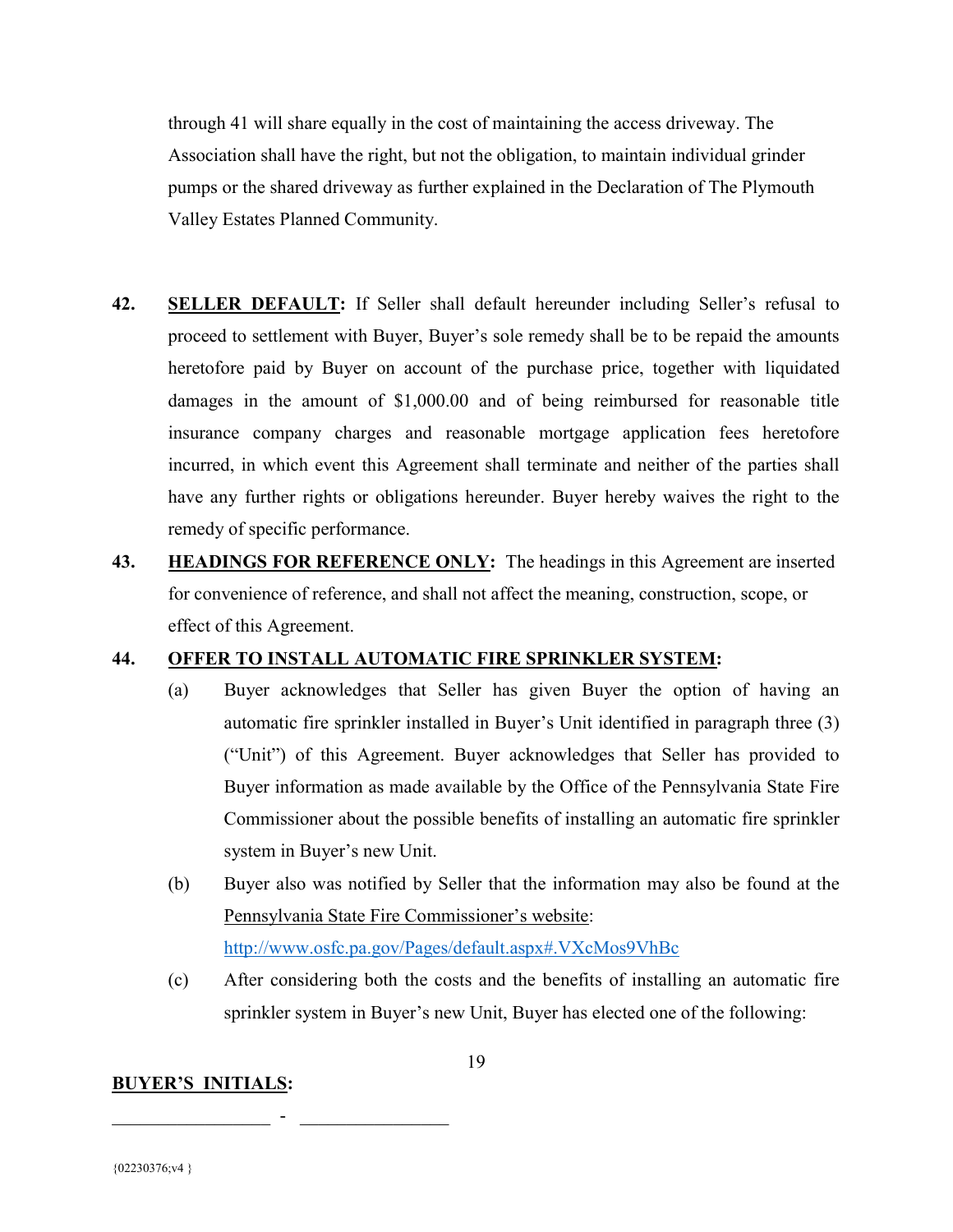- ( \_\_\_ ) Accept the offer for the installation of an automatic sprinkler system in Buyer's new Unit for the amount specified in Addendum "A" (Options& Extras). Buyers' Initials: \_\_\_\_\_\_\_\_.
- $(X)$  Not have an automatic fire sprinkler system installed in Buyer's new Unit. Buyers' Initials :  $\qquad \qquad$

45. INSULATION NOTICE: Material: (Fiberglass) 6" batt insulation (R-19) in walls, foam and caulk package at exterior protrusions, blown-in insulation (R-30) in attic. Sound dampening batts on bathroom walls at pipe locations, laundry room and drain lines (where possible). Insulated garage with R-19 in walls and R-30 in ceiling. Materials subject to change based on code regulations at Seller's discretion.

- 46. POSSESSION: Possession will be given by Deed upon completion of final settlement and full payment of the balance of the funds called for under this agreement together with all costs of settlement. THE ACCEPTANCE OF KEY OR DEED OR ENTRY INTO POSSESSION OF ANY PART OF THE PREMISES BY BUYER IS AN ACCEPTANCE BY BUYER OF COMPLETION. IT IS HEREBY AGREED THAT, AFTER SETTLEMENT IS MADE AND/OR KEY IS ACCEPTED AND/OR ENTRY INTO POSSESSION OF ANY PART OF THE PREMISES BY BUYER, CLAIMS OR DEMANDS OF ANY KIND WILL BE LIMITED TO THOSE PROVIDED FOR IN PARAGRAPH 19 ABOVE.
- 47. NO RECORDING: This Agreement shall not be lodged in any public office for record. Any such unauthorized recording shall be deemed a material breach of this Agreement.
- 48. WAIVER OF TENDER: Formal tender of deed and tender of monies are hereby waived.
- 49. ZONING CLASSIFICATION AND PUBLIC ROAD DISCLOSURES: The legislature and the Pennsylvania State Real Estate Commission require that certain language be included in all Agreements of Sale, whether or not it is applicable. Those disclosures are as follows:
	- (a) The zoning classification of the property is B Residential. The failure of the Agreement of Sale to contain the zoning classification of the property shall render

#### BUYER'S INITIALS:

 $\mathcal{L}_\text{max}$  , and the set of the set of the set of the set of the set of the set of the set of the set of the set of the set of the set of the set of the set of the set of the set of the set of the set of the set of the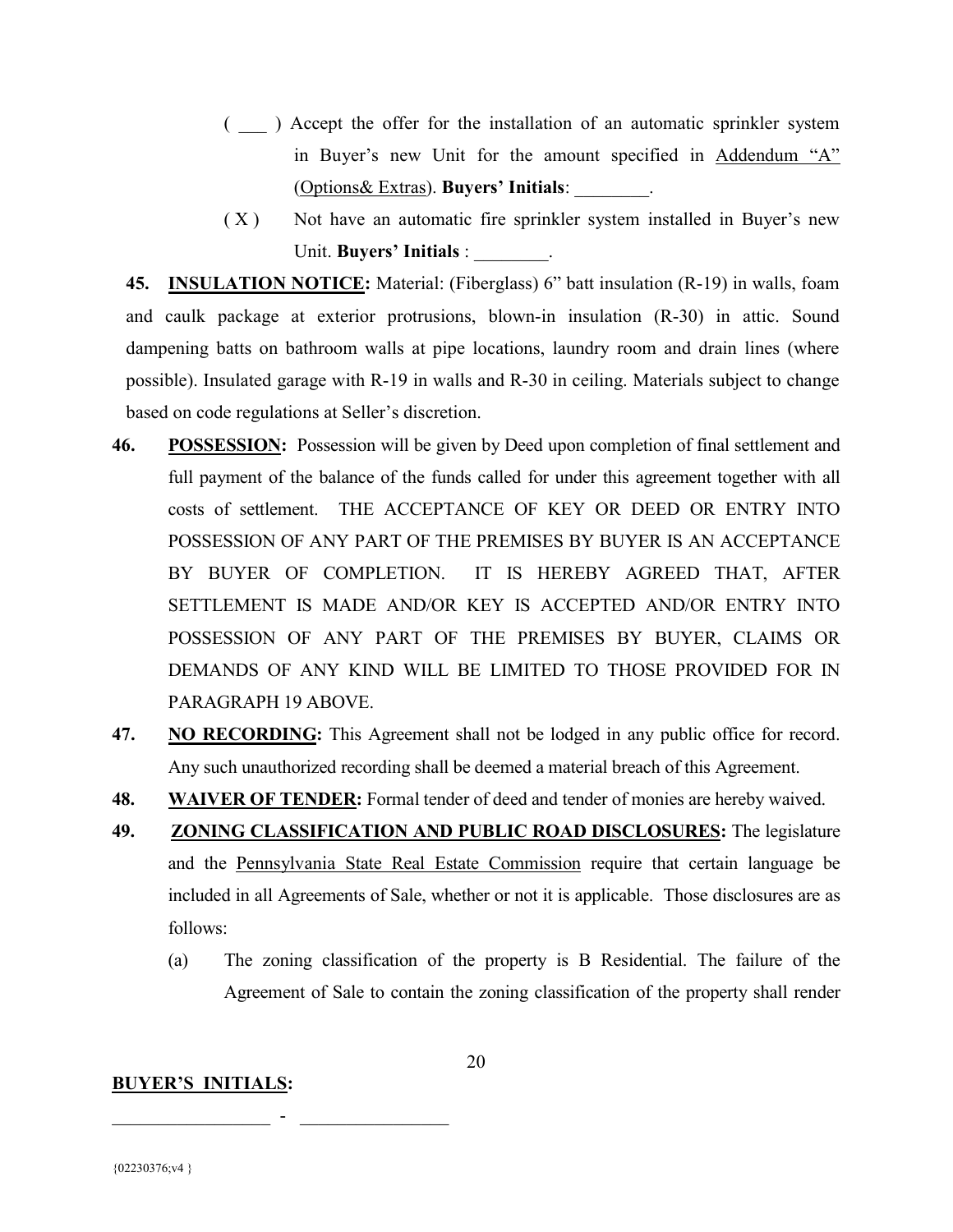the Agreement voidable at the option of the Buyer and, if voided, deposit tendered by the Buyer shall be returned to the Buyer without a requirement of court action.

- (b) Access to a public road may require issuance of a highway occupancy permit from the Department of Transportation. Seller has arranged all necessary highway occupancy permits.
- 50. GOVERNING LAW: This Agreement shall be governed by the laws and regulations of the Commonwealth of Pennsylvania.
- 51. CONFIDENTIALITY: It is hereby agreed that all of the terms and conditions of the above reference Agreement of Sale are to be held totally confidential and not disclosed to any party, other than lending institutions that may have a need for disclosure in connection with the Buyer's financing of the subject property.

IN WITNESS WHEREOF the parties have executed this Agreement this \_\_\_\_\_ day of

| <b>Witness:</b> | <b>Buyer:</b>                                                |
|-----------------|--------------------------------------------------------------|
| Witness:        | <b>Buyer:</b>                                                |
| <b>Witness:</b> | Seller:                                                      |
|                 | S.J Paone Development, Inc.<br>Salvatore J. Paone, President |

Driscoll Tract, LLC is the legal owner of the property which is the subject of this Agreement of Sale, and joins in this Agreement for the sole purpose of demonstrating its willingness to sign and deliver a deed as required in paragraph 30 hereof.

Signature

BUYER'S INITIALS:

 $\mathcal{L}_\text{max}$  , and the set of the set of the set of the set of the set of the set of the set of the set of the set of the set of the set of the set of the set of the set of the set of the set of the set of the set of the

\_\_\_\_\_\_\_\_\_\_\_\_\_\_\_\_, \_\_\_\_\_\_\_.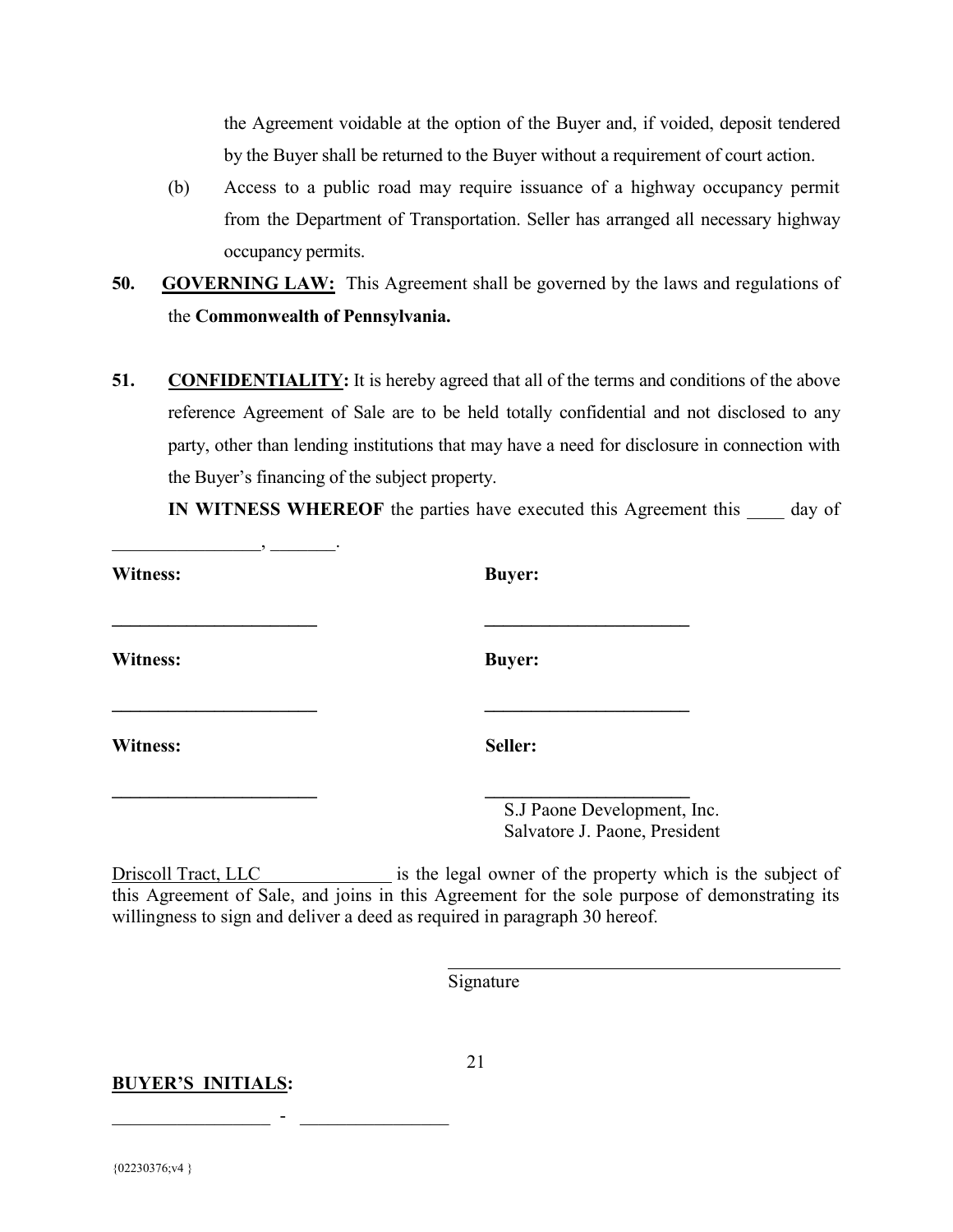## BUYER'S INITIALS:

 $\_$   $\_$   $\_$   $\_$   $\_$   $\_$   $\_$   $\_$   $\_$   $\_$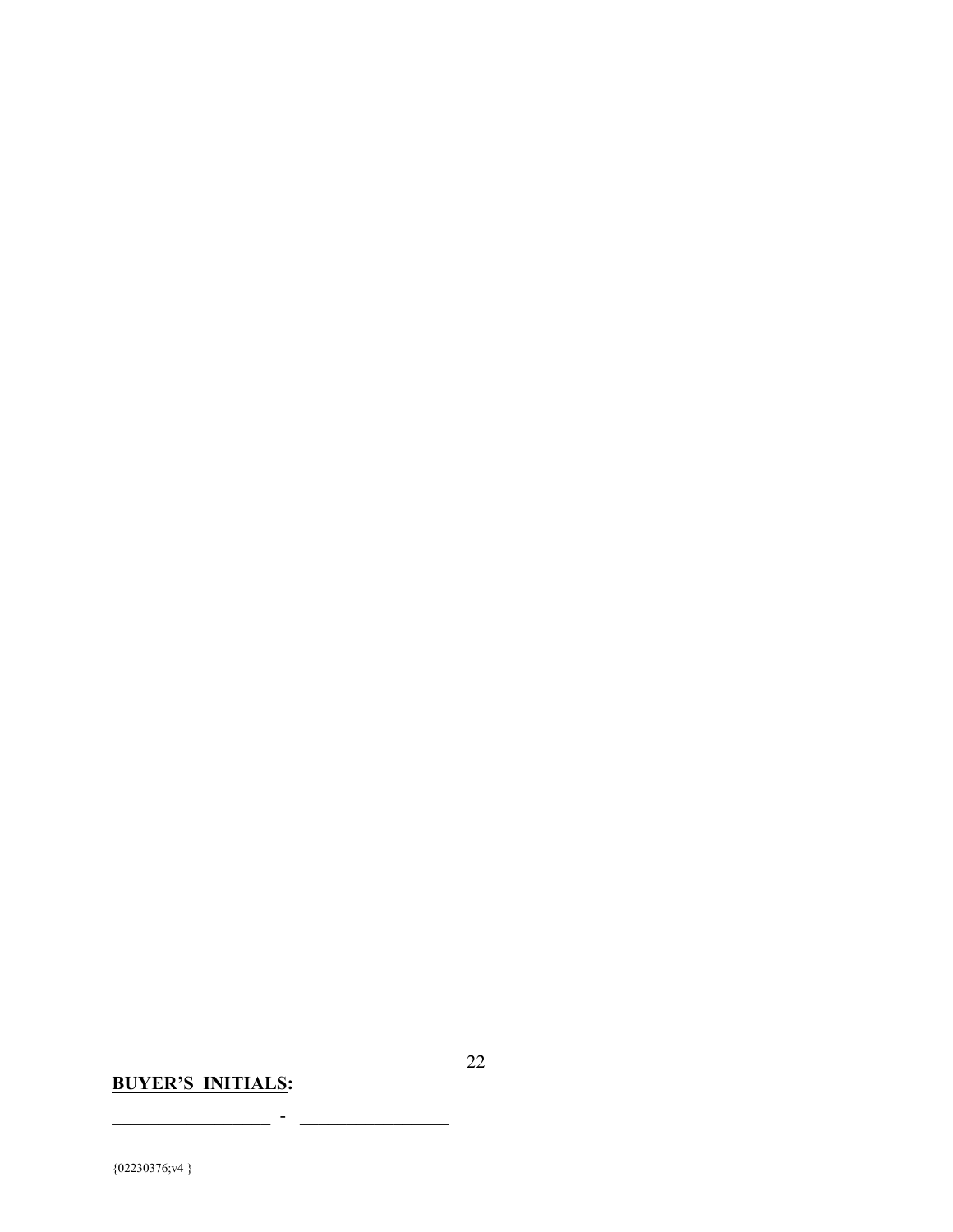# Addendum "A" ("Options & Extras")

## BUYER'S INITIALS:

 $\mathcal{L}_\text{max}$  , and the set of the set of the set of the set of the set of the set of the set of the set of the set of the set of the set of the set of the set of the set of the set of the set of the set of the set of the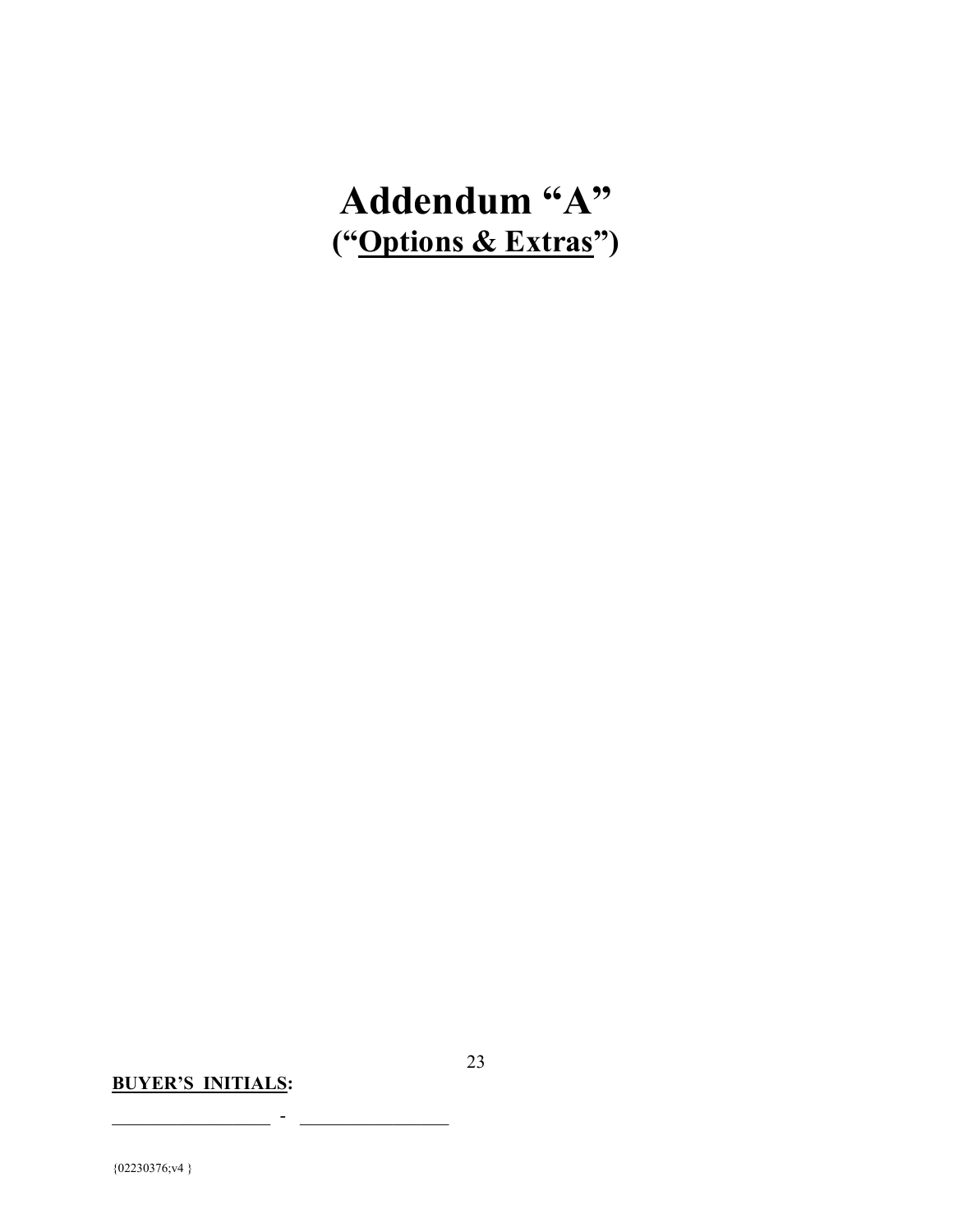# Addendum "B" ("Specifications")

## BUYER'S INITIALS:

 $\mathcal{L}_\text{max}$  , and the set of the set of the set of the set of the set of the set of the set of the set of the set of the set of the set of the set of the set of the set of the set of the set of the set of the set of the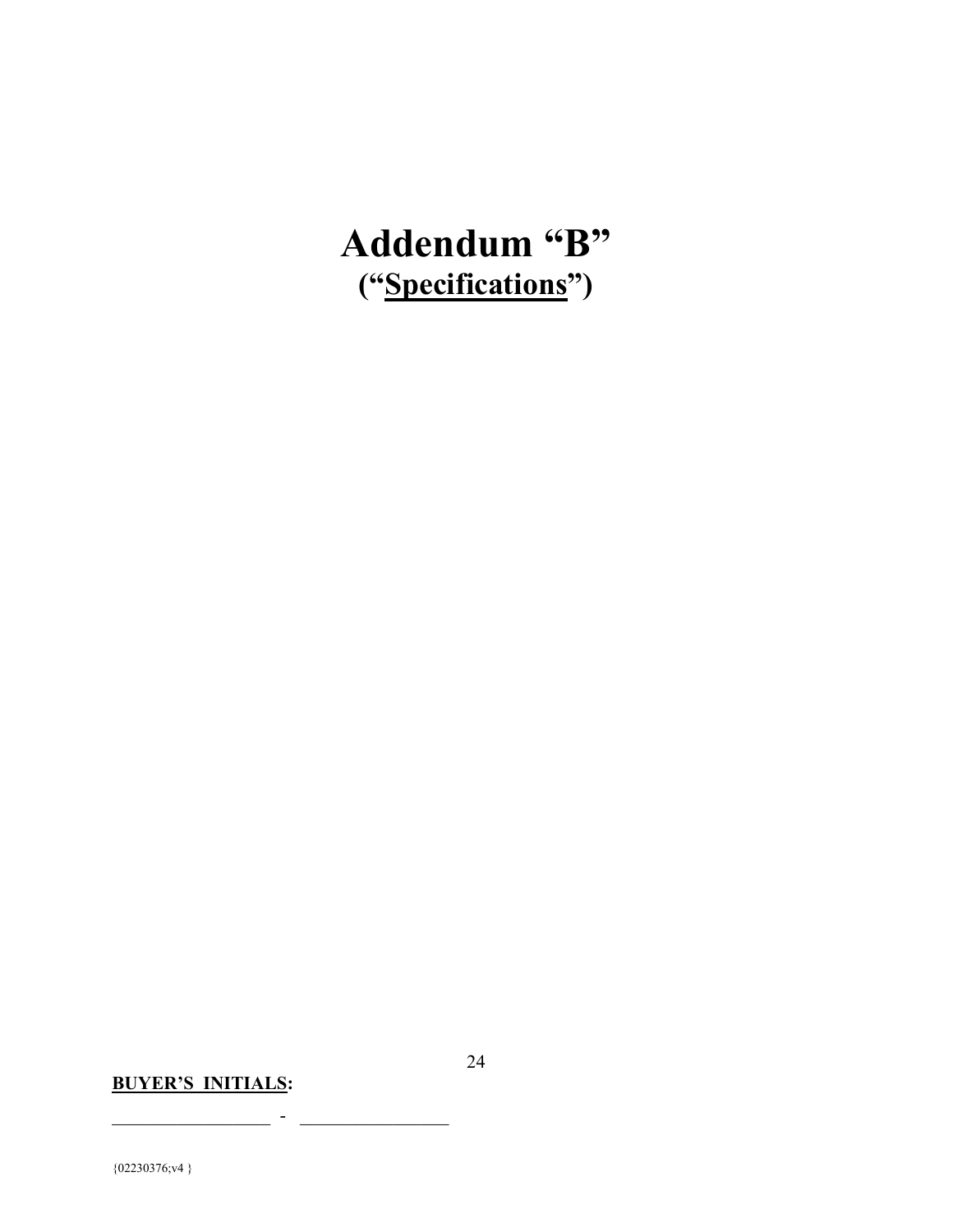# Addendum "C" ("Estimate of Closing Costs")

## BUYER'S INITIALS:

 $\mathcal{L}_\text{max}$  , and the set of the set of the set of the set of the set of the set of the set of the set of the set of the set of the set of the set of the set of the set of the set of the set of the set of the set of the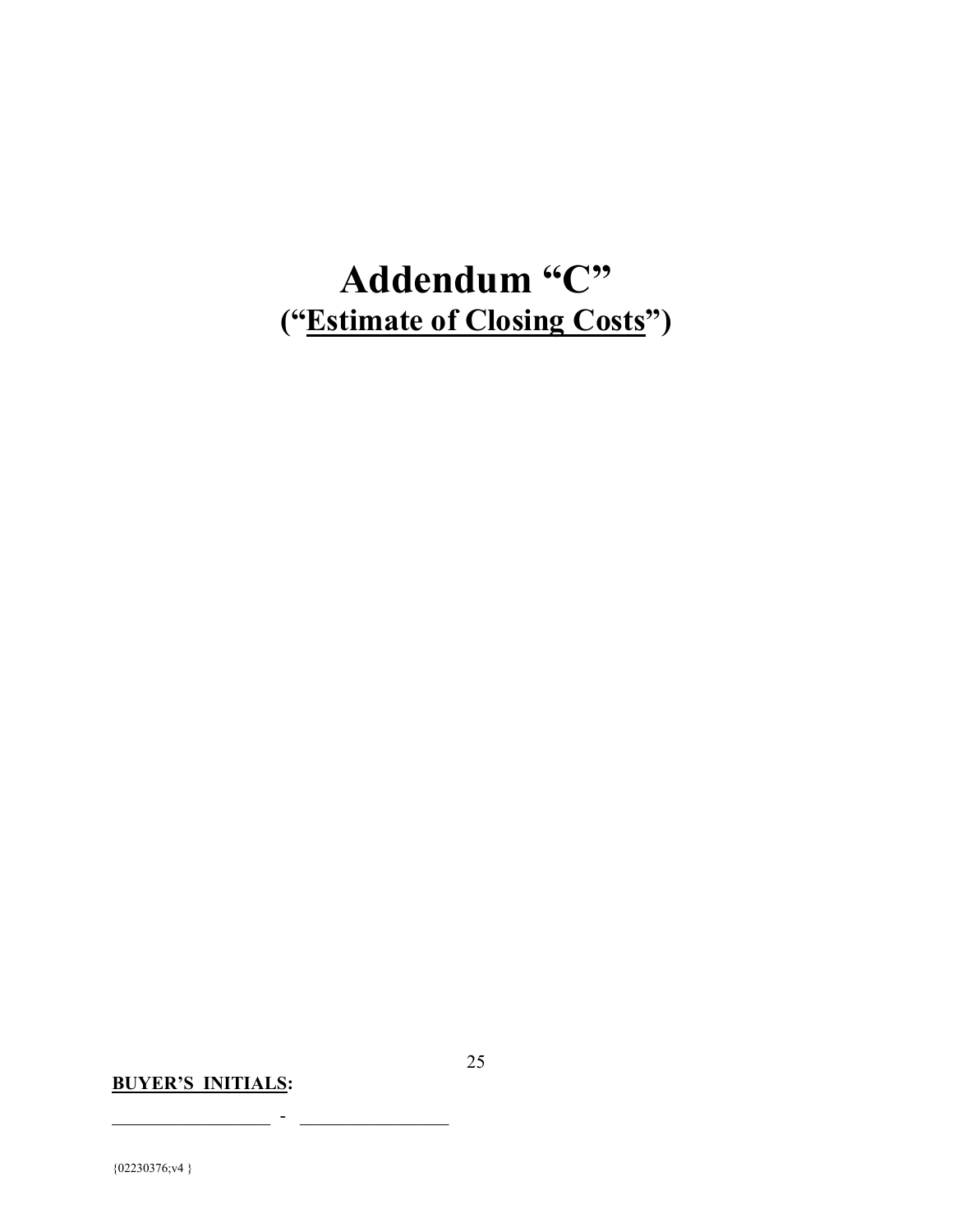# Addendum "D" ("Homeowner Documents")

## BUYER'S INITIALS:

 $\mathcal{L}_\text{max}$  , and the set of the set of the set of the set of the set of the set of the set of the set of the set of the set of the set of the set of the set of the set of the set of the set of the set of the set of the

 ${02230376; v4}$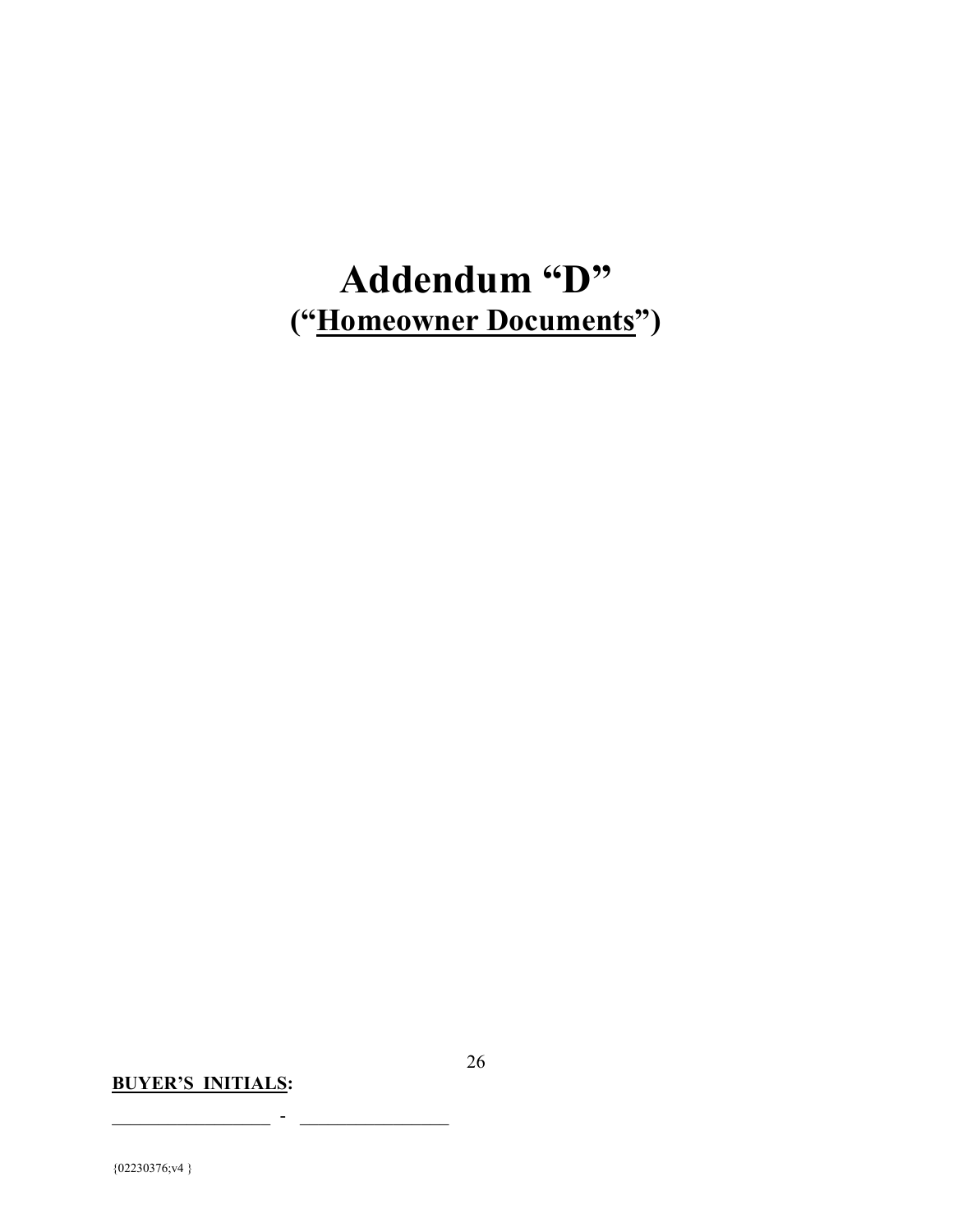# Addendum "E" ("Site Plan Disclosure")

## BUYER'S INITIALS:

 $\mathcal{L}_\text{max}$  , and the set of the set of the set of the set of the set of the set of the set of the set of the set of the set of the set of the set of the set of the set of the set of the set of the set of the set of the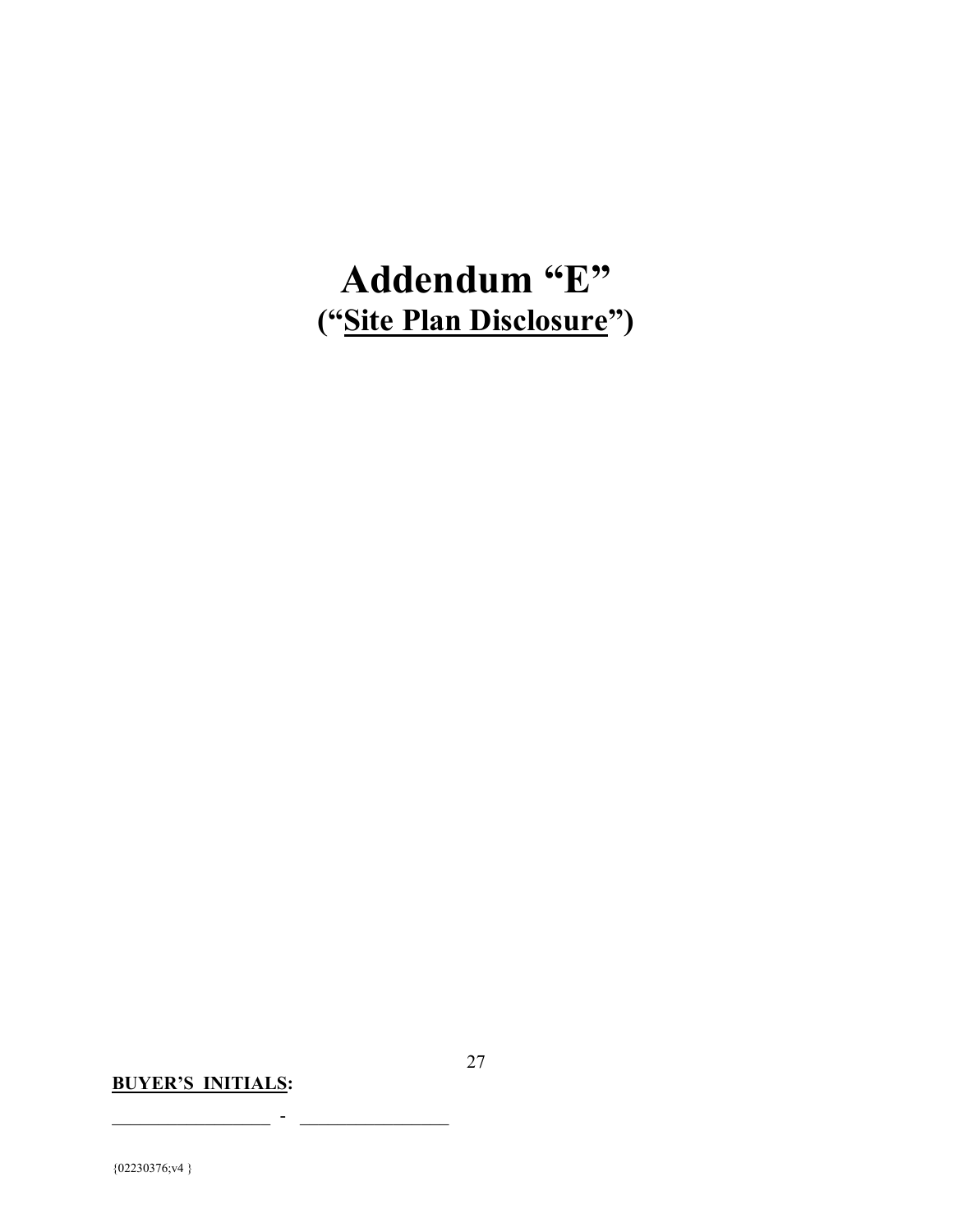### SITE PLAN DISCLOSURE

Plymouth Valley Estates Development Name Address

Lot Number

Buyers' Names Block/Unit Number

Please sign the attached to verify that the information about each was presented and explained with regard to your property:

 $\mathcal{L}_\text{max}$  and  $\mathcal{L}_\text{max}$  and  $\mathcal{L}_\text{max}$  and  $\mathcal{L}_\text{max}$  and  $\mathcal{L}_\text{max}$ 

 $\mathcal{L}_\mathcal{L} = \mathcal{L}_\mathcal{L} = \mathcal{L}_\mathcal{L} = \mathcal{L}_\mathcal{L} = \mathcal{L}_\mathcal{L} = \mathcal{L}_\mathcal{L} = \mathcal{L}_\mathcal{L} = \mathcal{L}_\mathcal{L} = \mathcal{L}_\mathcal{L} = \mathcal{L}_\mathcal{L} = \mathcal{L}_\mathcal{L} = \mathcal{L}_\mathcal{L} = \mathcal{L}_\mathcal{L} = \mathcal{L}_\mathcal{L} = \mathcal{L}_\mathcal{L} = \mathcal{L}_\mathcal{L} = \mathcal{L}_\mathcal{L}$ 

- 1. Common areas, such as park lands, streets, and open space;
- 2. All lot lines within the development;
- 3. All deed restrictions which affect development of the lots;
- 4. Membership in a homeowner's association, if required. A copy of the Homeowner's Association or Condominium Agreement has been provided;
- 5. All dimensional requirements for the primary uses on each lot, such as setback requirements, building coverage, impervious coverage and height limits;
- 6. The location of all easements through the development, describing the general terms of the easements and showing which lots are affected by these easements;
- 7. The location of all areas within the development and on each lot which are classified as wetlands, under the currently used definition, and a reference to Township Code requirements which govern wetlands;
- 8. The location within the development and on each lot of floodplain area, as defined by the Township's Zoning Ordinance and a reference to Township Code requirements which govern floodplains;
- 9. The location of storm water drainage facilities, and the paths of storm water runoff, and a reference to Township Code requirements which govern storm water facilities;
- 10. Any constraints which would affect emergency vehicles' accessibilities to the development;
- 11. The zoning of land which abuts the development, and a description of permitted uses for each zoning district;

BUYER'S INITIALS: